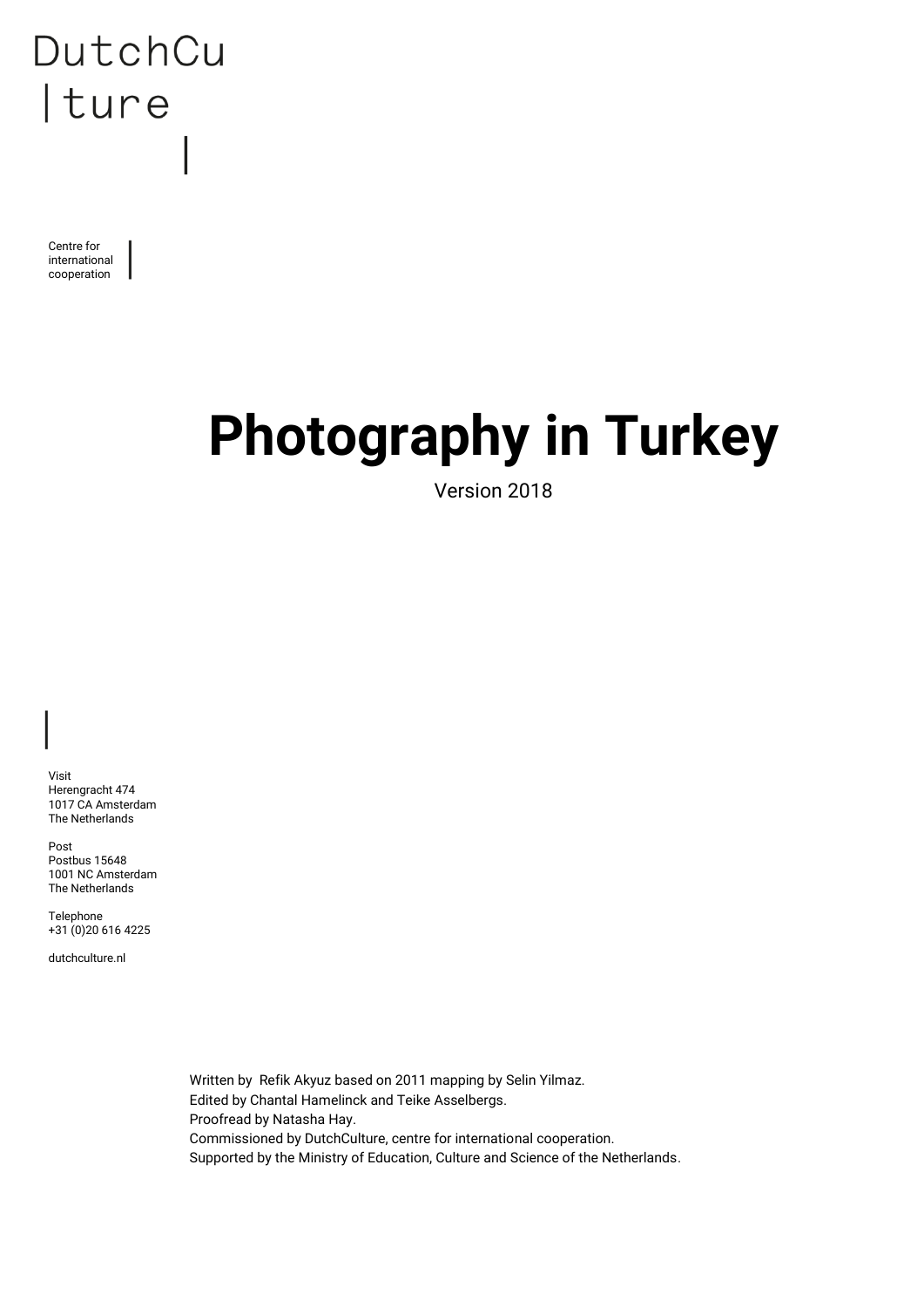Centre for international cooperation

> In 2011, SICA (the predecessor of DutchCulture) produced a comprehensive mapping of the Turkish cultural field. This mapping was written by local experts and edited by Teike Asselbergs and Chantal Hamelinck. The mapping was produce as a means to promote cultural exchange between the Netherlands and Turkey and as a starting point of the year 2012, which marked 400 years of Dutch – Turkish diplomatic relations. The mapping was supported and produced in close co-operation with the Dutch public funds.

> An update of these mappings was commissioned in 2018 by DutchCulture while working with the same editors. The existing mappings were revised and several new mappings were added. The updated mappings are focusing more on giving Dutch cultural practitioners an insight into the Turkish cultural field and its infrastructure, and helping them get in contact with colleagues. This mapping is supported by the Ministry of Education, Culture and Science of the Netherlands.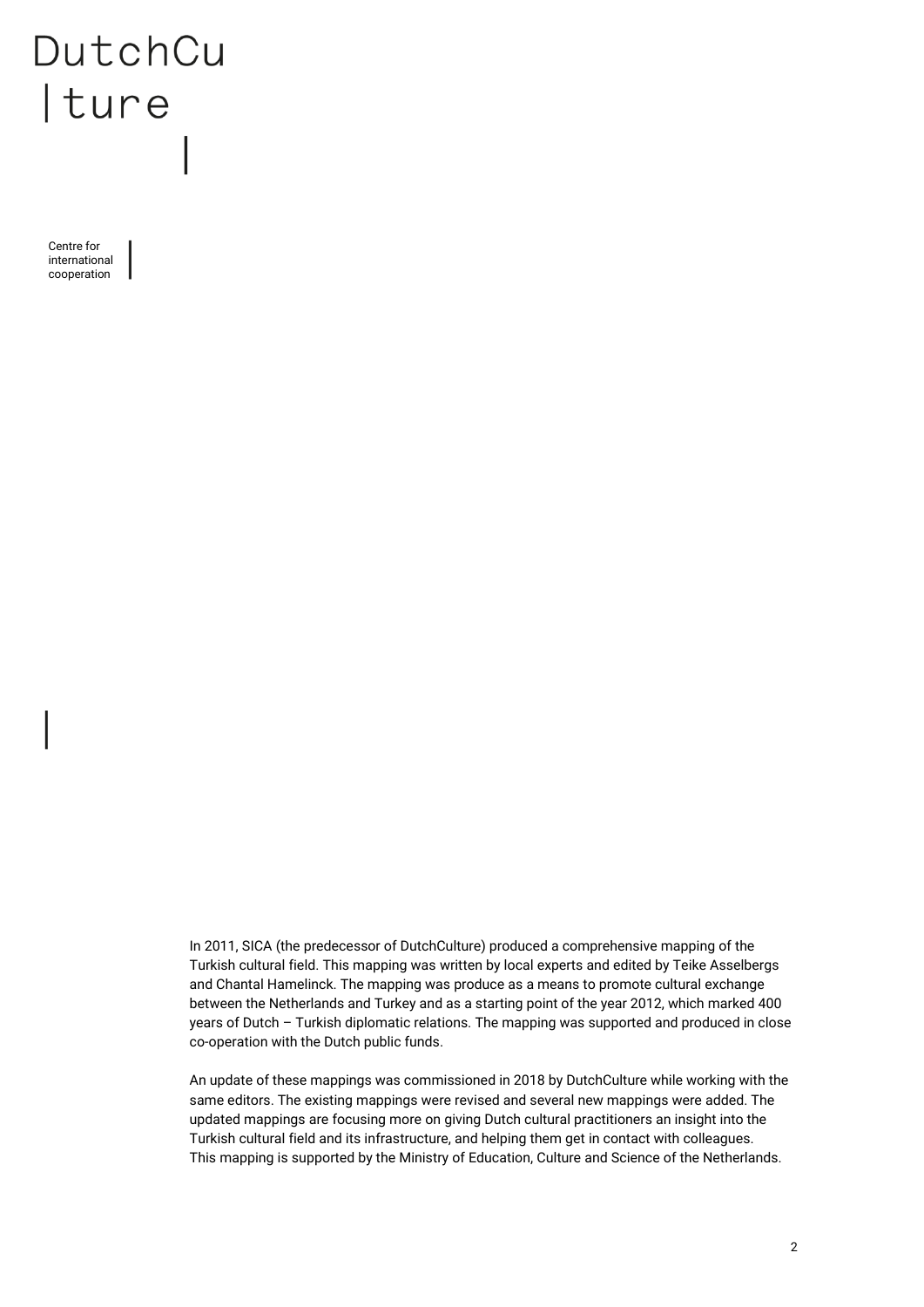J

 $\overline{\phantom{a}}$ 

Centre for<br>international cooperation

 $\overline{\phantom{a}}$ 

### **Table of Contents**

| Importance of independent spaces, initiatives and collectives 9      |
|----------------------------------------------------------------------|
| Necessity for international recognition, collaborations and funding9 |
|                                                                      |
| Elevated popularity of photography among general public  10          |
|                                                                      |
|                                                                      |
|                                                                      |
|                                                                      |
|                                                                      |
|                                                                      |
|                                                                      |
|                                                                      |
|                                                                      |
|                                                                      |
|                                                                      |
|                                                                      |
|                                                                      |
|                                                                      |
|                                                                      |
|                                                                      |
|                                                                      |
|                                                                      |
|                                                                      |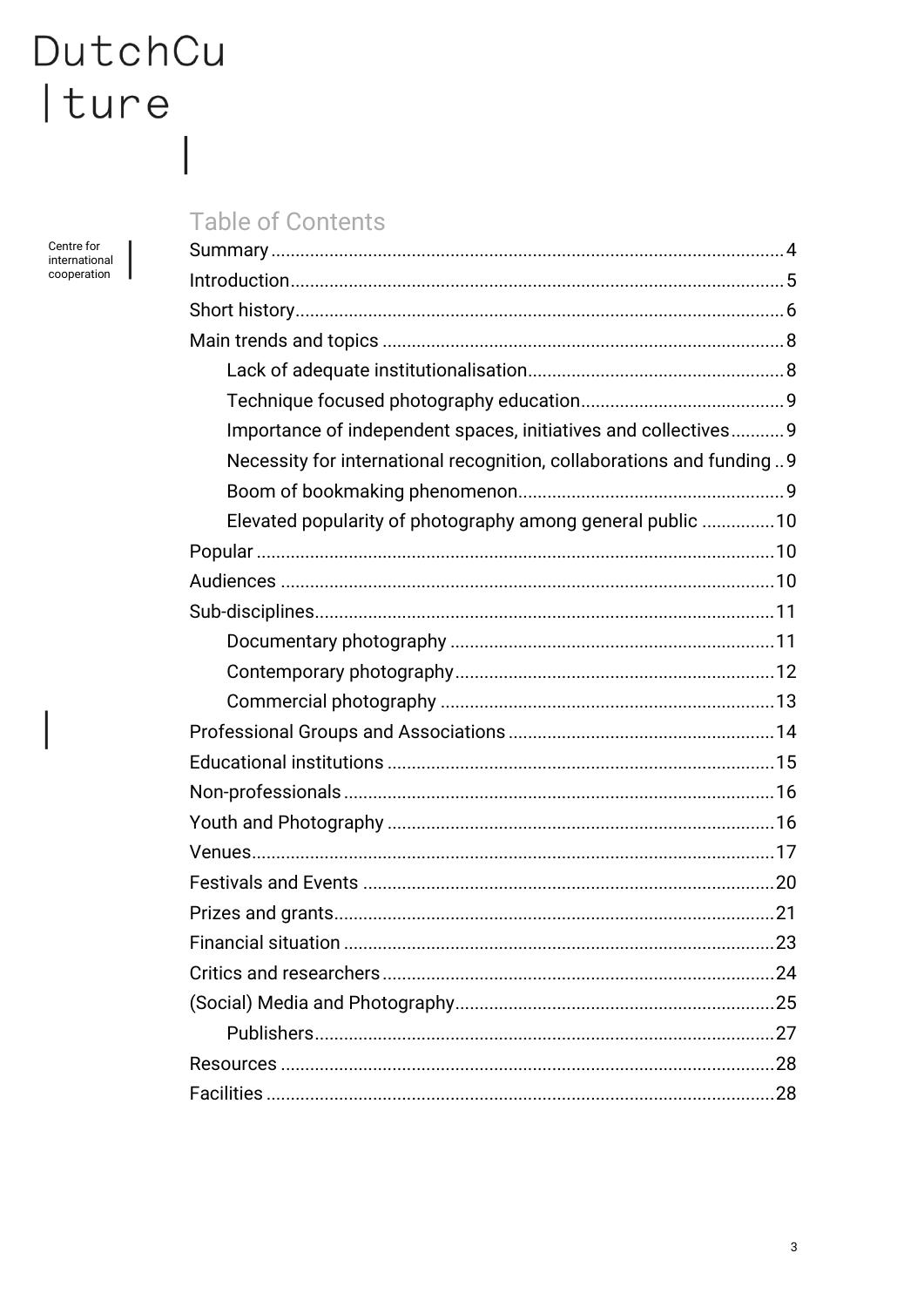Centre for international cooperation

### <span id="page-3-0"></span>Summary

Photography in Turkey has a long history. It was first introduced to the Ottoman Empire right after its invention in 1839 and the first commercial studios started to pop up in Istanbul in the 1850s. Due to the extraordinary importance given to photography by Sultan Abdülhamid II, photography spread swiftly all over the empire and there even existed official court photographers. But things didn't always go that smoothly. During the transformation period from the Ottoman Empire to the Turkish Republic in 1923, and in the first years of the republic, in conjunction with the drastic change in the demographics, photography somehow lost its prevalence in Anatolia, except in the big cities. Until the last quarter of the 20<sup>th</sup> century – keeping in mind the few notable exceptions – longlasting photography institutions, which must be granted as keys to the enhancement of this art form, almost never existed and amateur photography dominated the scene. Currently, there is a more internationally connected photography scene, an upcoming generation of enthusiastic photographers, an art scene that is embracing photography more than ever and diligent institutions and organisations willing to collaborate with partners.

Nowadays, there is a huge possibility of cultural collaboration between Turkish and international organisations and professionals in the photography field. Many organisations of different sizes exist and they are eager to work with international counterparts either in fostering and exhibiting new works or organising short- and long-term educational programmes, exchange programmes or capacity-building programmes. Much is needed to collaborate on displaying works produced in Turkey abroad, either individually or collectively gathered around specific topics. The recognition of photography from Turkey is on the rise compared to the period before this millennium, but still insufficient. There are numerous possibilities for researchers working with archives, and for curators and gallerists looking for emerging talents. Artist residencies of various forms and funding or grant schemes are very common worldwide but rare in Turkey. International collaborations to multiply these would also be highly productive. Most of the activities are taking place in big cities, especially in Istanbul, so breaking this routine would be mutually beneficial.

Youth, human rights issues, identity and minorities are topics that have always been on trend and work on these topics needs to continue. For political reasons, it may be difficult to work in regions such as southeast Turkey or on subjects that are politically sensitive or socially unaccepted. The main difficulty for international collaboration might be meeting the financial terms on the Turkish side, since there are very few funding mechanisms in Turkey.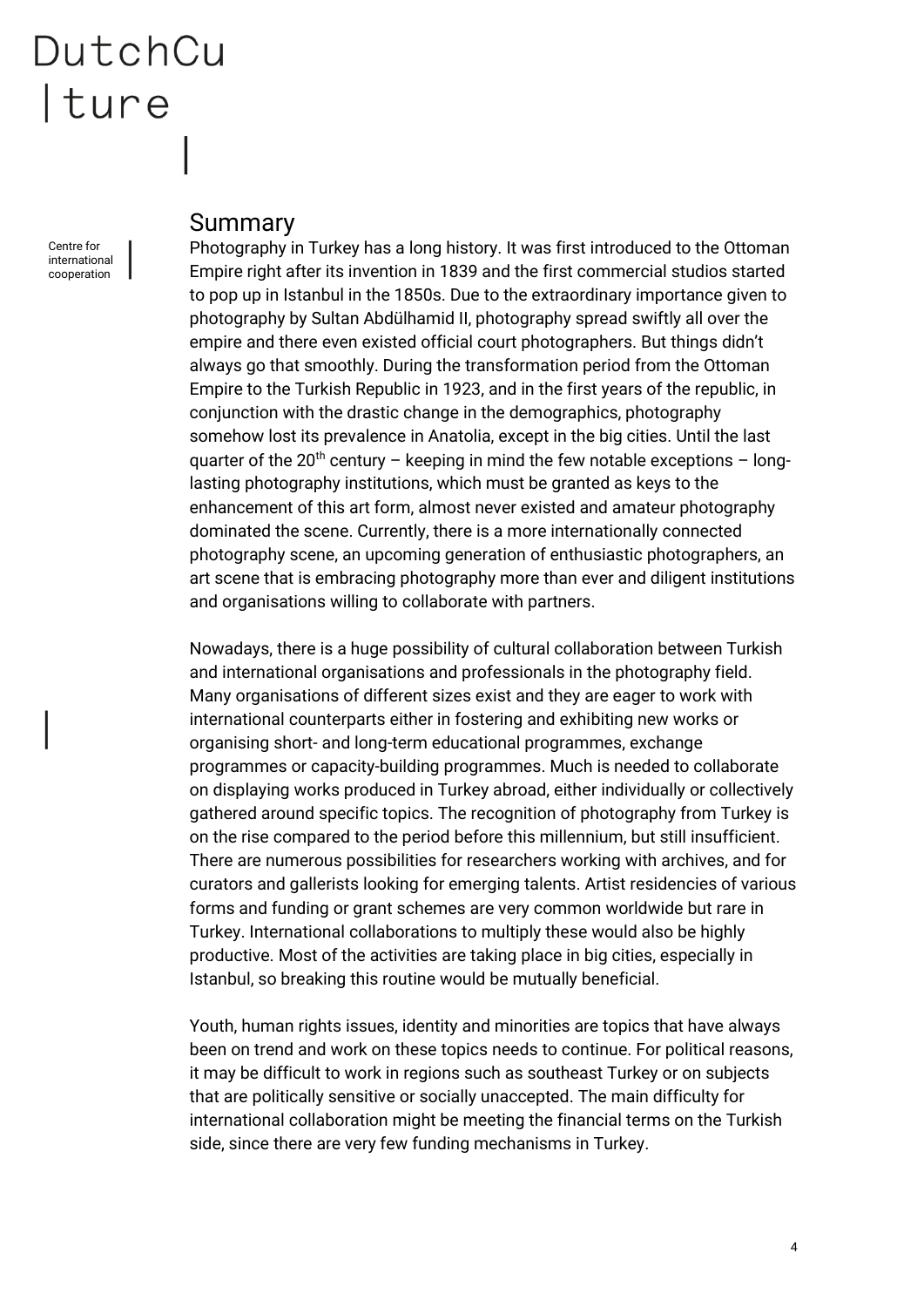Centre for international cooperation

### <span id="page-4-0"></span>Introduction

Turkey has a long but uneven history with photography. There was a very important studio photography tradition that was established in parallel with Europe in the 1850s, but this was interrupted when the demographics changed due to the policies implemented during World War I and the transformation of the Ottoman Empire to the Turkish Republic in the 1920s. During the Ottoman Empire, most of the prominent photographers were Armenians and Greeks, but the declining population of these ethnic groups after the 1920s created a significant gap in the photography field that wasn't easily filled.

From the beginning of the Republic era until the last quarter of the  $20<sup>th</sup>$  century, photography – with the exception of a few important names – was not a wellappreciated medium and it lacked strong institutionalised bodies. However, the photography scene has dramatically changed in the past 20-25 years due to the introduction of institutions both large and small, the establishment of new photography departments, an increase in international collaboration and the openness and passion of new generations for establishing international connections.

This text is going to analyse the current contemporary photography scene in Turkey, focusing mainly on the first two decades of the 21<sup>st</sup> century, while looking for the connections with its past, emphasising the roles of the multitude of agents such as institutions (museums, galleries, associations, project offices) and individuals (artists, writers, teachers, curators and gallerists) who strive to promote photography. The text will try to give a detailed summary of, and a multi-layered perspective on the subject.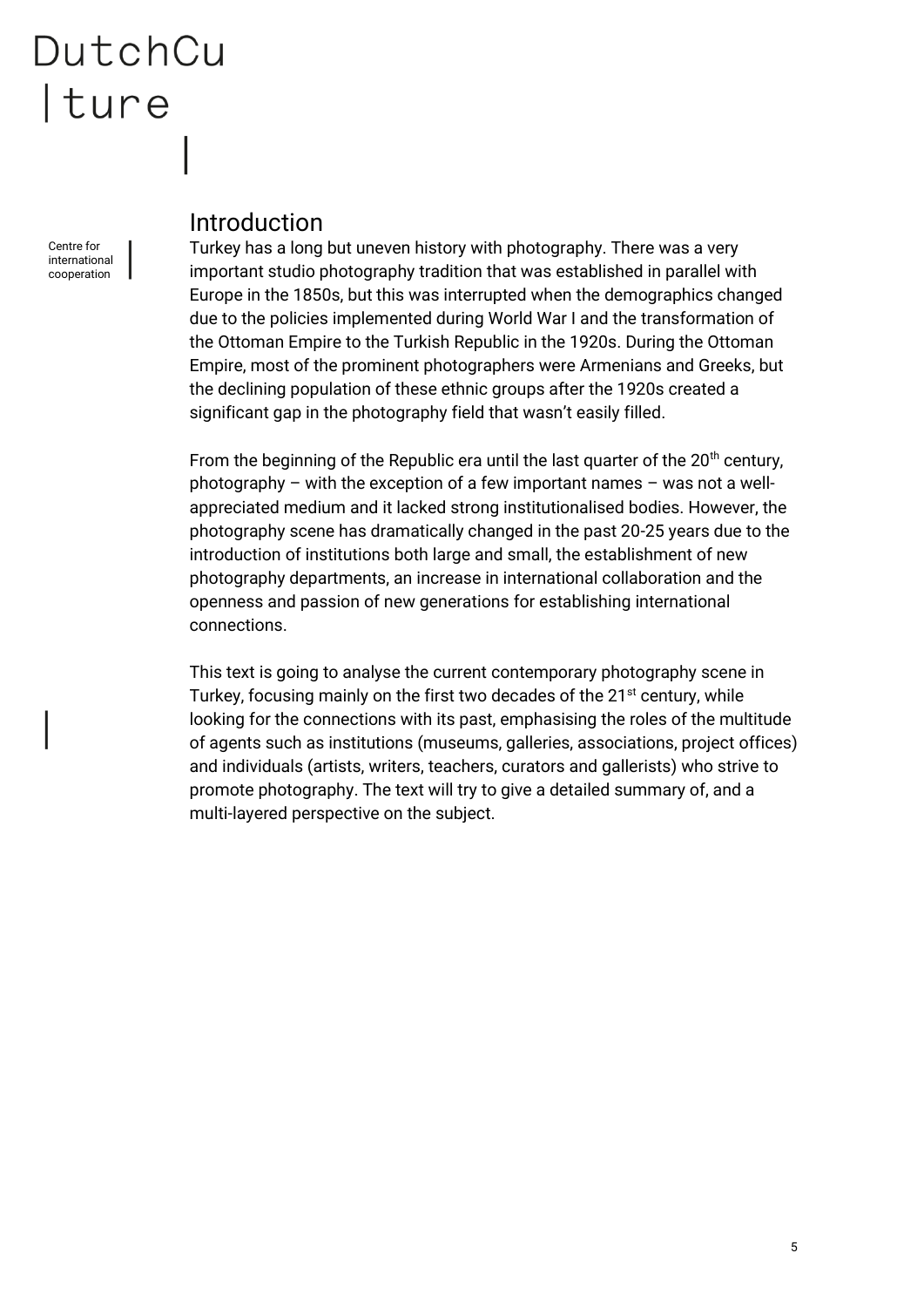Centre for international cooperation

### <span id="page-5-0"></span>Short history

Photography was introduced in the Ottoman Empire by Western travellers right after its invention in 1839. The first commercial studios in Constantinople (today's Istanbul) started to appear in the 1850s and from there spread all over the important cities of the empire. Many photographers were employed by the last strong autocratic sultan, Abdülhamid II, in order to document his attempts at modernity through the construction of railways, new schools, hospitals and the modernisation of the army throughout the empire in the last quarter of the  $19<sup>th</sup>$  century.<sup>1</sup> Most of the photographers around that time were non-Muslims, who established studios that specialised in portrait photography but also produced cartes-de-visite that documented the cities especially for visitors.<sup>2</sup>

#### **From the Republican years till the 1980s**

After the Republic was established, Muslim Turkish photographers started to take over this role, except a few individuals such as Othmar Pferschy, who was invited to Turkey in the mid-1930s to document the achievements of the young Republic.<sup>3</sup> In the first years of the Republic, photography continued to be used as a means of propaganda. Until the 1970s, professional photography was mostly practised as studio photography, documentary/press photography (limited), advertisement photography and tourism photography, along with the dominance of amateur photography, which was introduced with amateur photography clubs in the 1950s. Until the end of the 1990s, amateur photography continued to be the dominant platform in Turkey.

#### **Steps towards the boom period**

 $\overline{a}$ 

Starting from the 1980s, there were two distinct generations that are still prominent and active in the field. The first generation, which emerged in the mid-1980s, consists of graduates of the first photography departments and selftaught photographers. This generation coincided with the increasing need for commercial and fashion photography due to a growing economy with more open characteristics.

<sup>1</sup> There was a very comprehensive exhibition called "[Camera Ottomana](https://cameraottomana.ku.edu.tr/)" in 2015 that dealt with the relationship between modernity and photography in that era. The website for the project is worth visiting.

<sup>2</sup> Among these studios, Abdullah Fréres, Sébah & Joaillier, Guillaume Berggren and Robertson & Beato were prominent and some examples from their archives acquired by a French collector Pierre de Gigord have been bought by the Getty Foundation and can be seen online under the title [Pierre de Gigord collection of photographs of the Ottoman Empire and the Republic of Turkey.](https://blogs.getty.edu/iris/ottoman-era-photographs-take-on-new-meaning-in-their-digital-life/)  <sup>3</sup> Othmar Pferschy's archive was donated to Istanbul Modern by her daughter in May, 2005, and Pferschy's retrospective exhibition "[In the Light of the Republic](https://www.istanbulmodern.org/en/exhibitions/past-exhibitions/in-the-light-of-republic_77.html)" was held in the art gallery in 2006.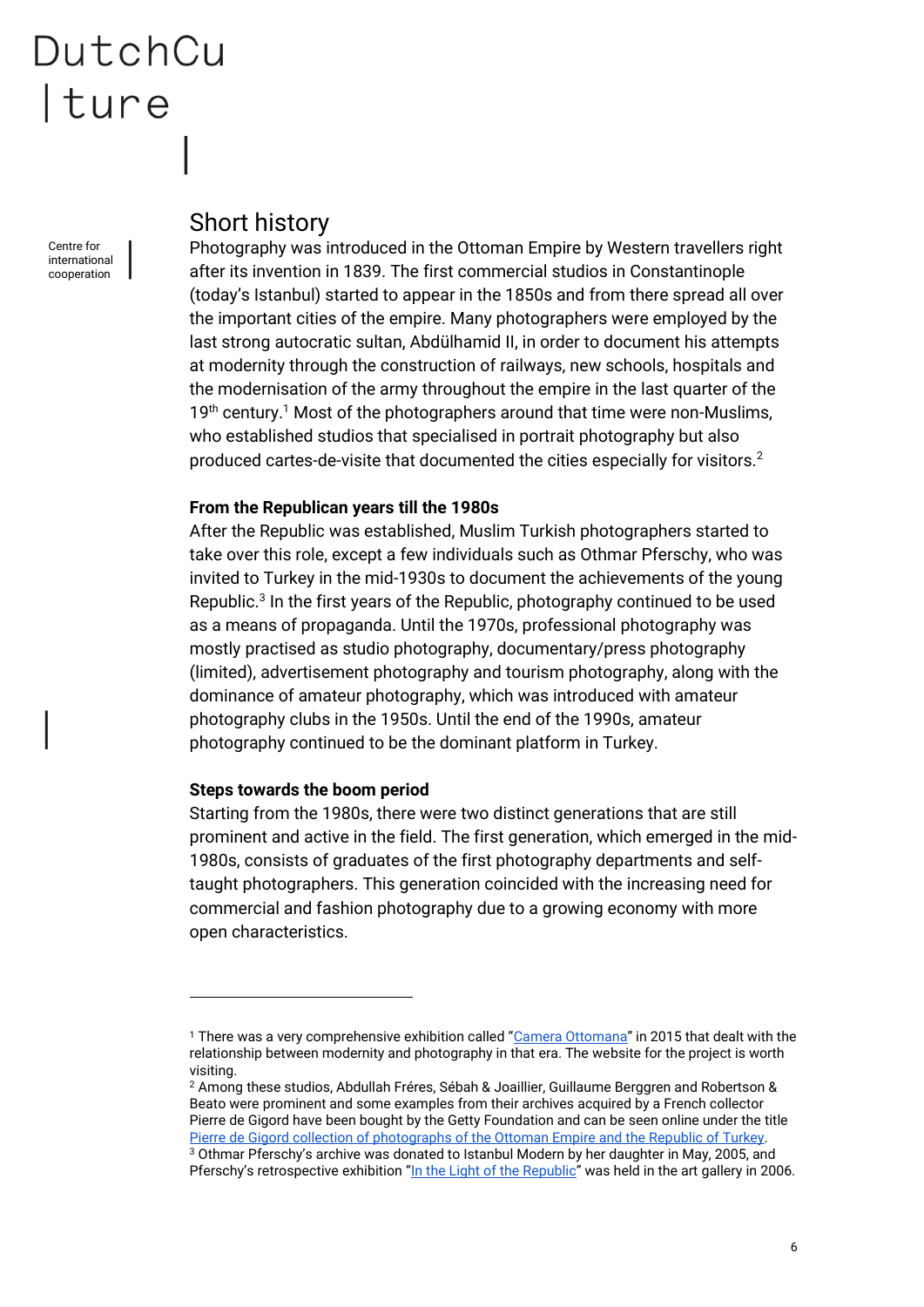Centre for international cooperation

The second generation is made up of names who became photographers in the late 1990s and early 2000s. The rise of the second generation is in parallel with the changing atmosphere of photography in Turkey as a result of the introduction of new bodies. [Pamukbank Fotoğraf Ga](https://tr.wikipedia.org/wiki/Pamukbank_Foto%C4%9Fraf_Koleksiyonu)lerisi (Pamukbank Photography Gallery, 1997-2003), [Geniş Açı Photography Magazine](http://genisaci.com/) (1997-2006), Fotoğraf Vakfı (Photography Foundation, 2000-2018), [Fototrek](http://blog.fototrek.com/) (2002, blog.fototrek.com, merged with [Istanbul Hatırası Fotoğraf Merkezi](http://www.istanbulhatirasi.org/) in 2018. 2009-ongoing), Istanbul Fotoğraf Merkezi (Photography Centre Istanbul, 2003- 2010; named Leica Gallery between 2007 and 2010), [Galata Fotoğrafhanesi](http://galatafotografhanesi.blogspot.com/) (2004-2018) and [Elipsis Gallery](http://www.elipsisgallery.com/) (along with its sister company fine art printing studio [Atelier Elipsis,](http://www.atelierelipsis.com/) 2007-2014) are a few of these bodies that also acted as community centres and libraries for photographers – especially for the younger ones.

From the mid-2000s, there were several crucial and rapid developments in the contemporary art scene that had some very important effects on photography as well. At the end of 2004, Istanbul Modern opened its doors as an art institution, which was financially backed and led by the Eczacıbaşı family. This was followed by the Pera Museum, which opened in mid-2005. At the end of 2005, after a huge extension of their premises, Sabancı Museum organised an exhibition of Picasso for its relaunch. Among these three, Istanbul Modern has a special gallery devoted to photography that hosts two to three long-term exhibitions annually. From the mid-2000s onwards, many new photography departments were opened in universities, especially in foundation universities. But that boom period is now over; since the mid-2010s some of these have closed or lost their popularity.

#### **Institutionalisation: on and off**

Since the beginning of the 2010s, the photography scene has been very dynamic and changing. One of the main changes has been at an institutional level. Some institutions closed their doors, while new ones opened. For example, the two major galleries that hosted photography exhibitions, [Elipsis Gallery](http://www.elipsisgallery.com/) an[d Empire](http://theempireproject.com/)  [Project,](http://theempireproject.com/) shut their venues in 2014 and 2017, respectively, although Empire Project continues to organise, albeit irregularly, exhibitions at off-spaces. New spaces such a[s Ka Atölye](http://kaatolye.com/) (specialising more in photography education) have opened their doors in Ankara creating a new oasis for photographers. [FUAM](http://fuamproject.com/en/) is another institution created under the auspices of Mimar Sinan Fine Arts University as a research centre that organises workshops which specialise in bookmaking and an annual international photography book festival.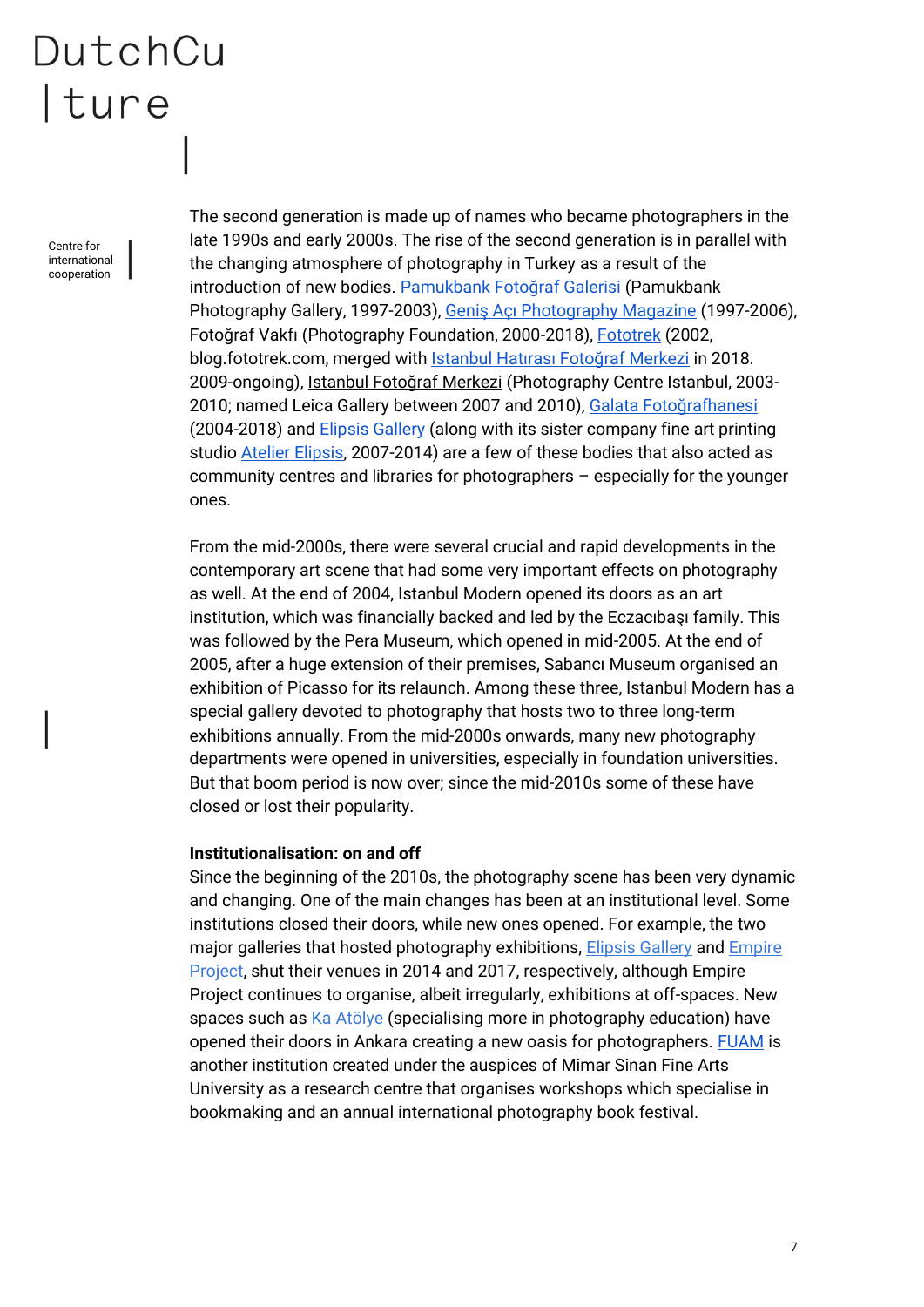Centre for international cooperation

At the end of the 2010s, two more photography institutions opened in the same complex in one of the popular neighbourhoods of Istanbul: The first was Leica [Gallery Istanbul,](https://leicaturkiye.com/galeri/) which is a member of the worldwide Leica Galleries network. The other was the establishment of an archive and research centre, and a museum for Ara Güler, who is the most internationally well-known photographer from Turkey and who passed away two months after the opening of the [museum.](http://aragulermuzesi.com/)

#### **Internationalisation and collaboration**

Individually or collectively, photographers from Turkey have started to engage more in international connections since the late 2000s. A recent group exhibition, "[A Pillar of Smoke](https://www.rencontres-arles.com/en/expositions/view/235/a-pillar-of-smokej)" (2018), which is described as a project that began as a reflection on the creation, dissemination and reception of various kinds of images and art works in the context of what Turkey is presently going through, was first presented in Arles Les Rencontres de la Photographie 2018 and continues to tour different countries. Photographers from Turkey have participated in some international events such as the [Joop Swart Masterclass](https://www.worldpressphoto.org/foundation/joop-swart-masterclass) organised by World Press Photo: Cemil Batur Gökceer in 2012 and two young women photographers [Sabiha Çimen](https://phmuseum.com/sc/info) and [Cansu Yıldıran](https://www.instagram.com/cansuyildirann/) in 2018 were selected for this respected educational programme. Also noteworthy is **Emin Özmen's** acceptance as a nominee to [Magnum Photos,](https://www.magnumphotos.com/) which is one of the most prestigious photographers' collectives in the world.

The 2010s were also very important for photography in Turkey in terms of the establishment of new cooperatives, initiatives and independent art spaces (and the closure of some), and the introduction of international photo festivals that differentiate themselves from previous events through their close ties with local municipalities.

### <span id="page-7-0"></span>Main trends and topics

#### <span id="page-7-1"></span>Lack of adequate institutionalisation

Institutionalisation has been one of the most important topics in photography throughout its history. Turkey has always lacked long-term photography institutions. There hasn't been any institution with international standards that has had a lifespan of more than 10 years. Amateur photography dominated the field for a very long time, but this was due to the absence of a market for arts and culture until the 2000s. After the 1990s, more photographers had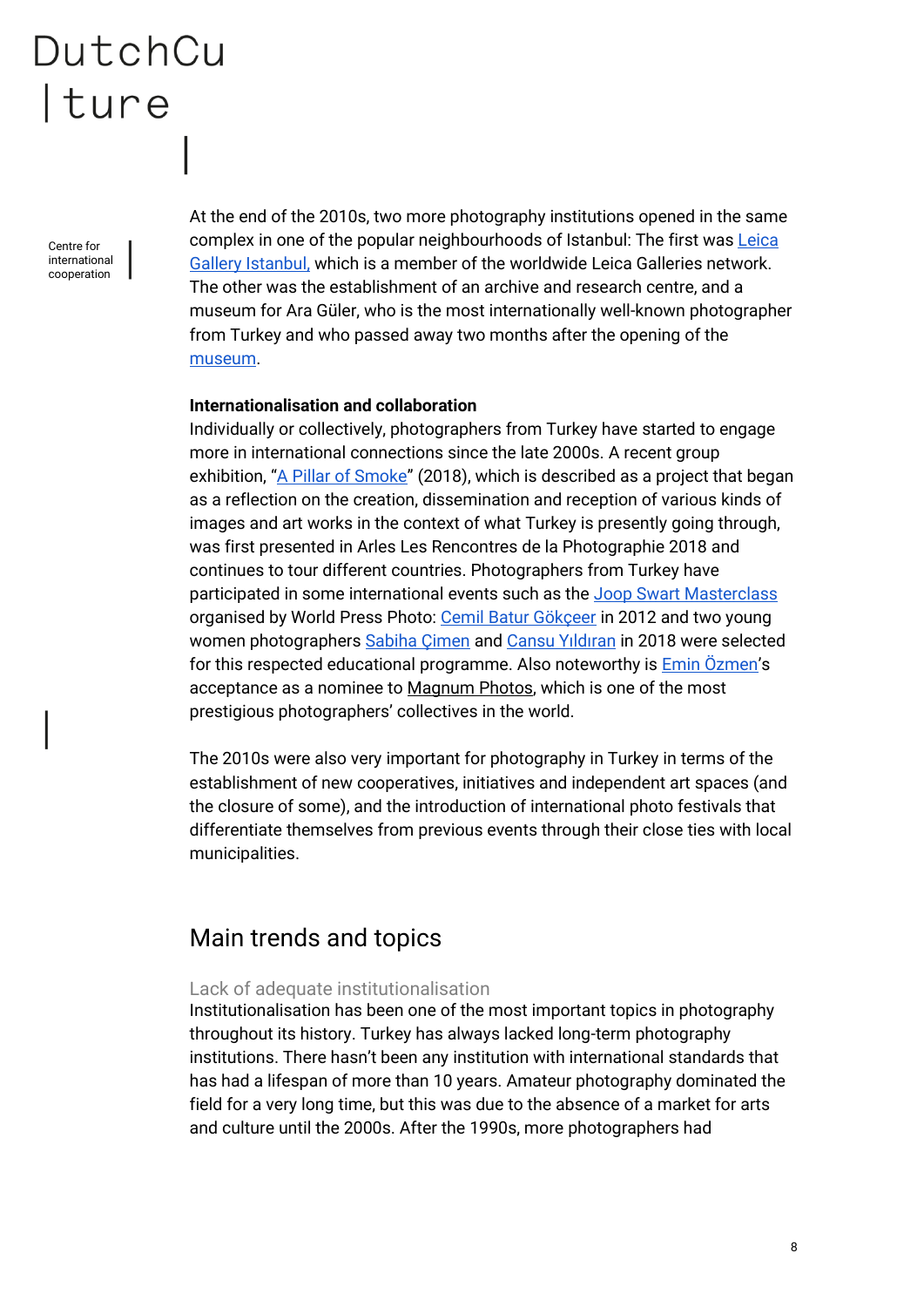Centre for international cooperation

international connections and developed a more professional vision. Currently, Turkey still lacks an established high-profile institution.

#### <span id="page-8-0"></span>Technique focused photography education

For most of its history, photography education in Turkey was mainly focused on technical aspects and art was somehow neglected, although not totally absent. In 2018, the first photography department established under Mimar Sinan Güzel Sanatlar Üniversitesi celebrated its 40<sup>th</sup> year. Still, in general, with a few exceptions, most of the photography departments – even the ones within the fine art faculties – aim to train commercial photographers. Because of that, most of the photographers who are more "art-oriented" are either self-taught or enroll in graduate studies in photography or art departments in Turkey or abroad.

#### <span id="page-8-1"></span>Importance of independent spaces, initiatives and collectives

Independent spaces, initiatives and collectives have recently become the main axis in photography, as in all the arts. Due to the lack of established institutions, their existence becomes more important. Although most of them are not longlasting, they have all made invaluable contributions. There are also some individuals whose long-term existence has often offset the lack of institutions. [Orhan Cem Çetin,](http://www.orhancemcetin.com/) [Ahmet Elhan,](http://ahmetelhan.com/en/) [Arif Aşçı](http://arifasci.com/), [Nazif Topçuoğlu](http://naziftopcuoglu.com/), Özcan Yurdalan and Paul McMillen are some of the names who have been critical for the younger generations, not only with their art but also because of their roles as mentors, facilitators and initiators.

#### <span id="page-8-2"></span>Necessity for international recognition, collaborations and funding

Maybe more than anywhere, international collaboration and interaction is very important in Turkey at different levels. For example, in the late 1990s and early 2000s, international connections with worldwide respected photographers helped to create a new generation. These connections also provided some visibility for that generation. International collaborations foster the possibility of some international exhibitions for photographers from Turkey and international funding helps photographers to produce new work or share their works internationally. In some rare cases, international recognition helps photographers to be accepted in Turkey as well.

#### <span id="page-8-3"></span>Boom of bookmaking phenomenon

In the 2010s, bookmaking became an international trend, basically as a result of the digital printing opportunities that made the production of limited edition books easier and more affordable. Photobooks were always considered to be one of the final forms of photographic presentation, but having a book printed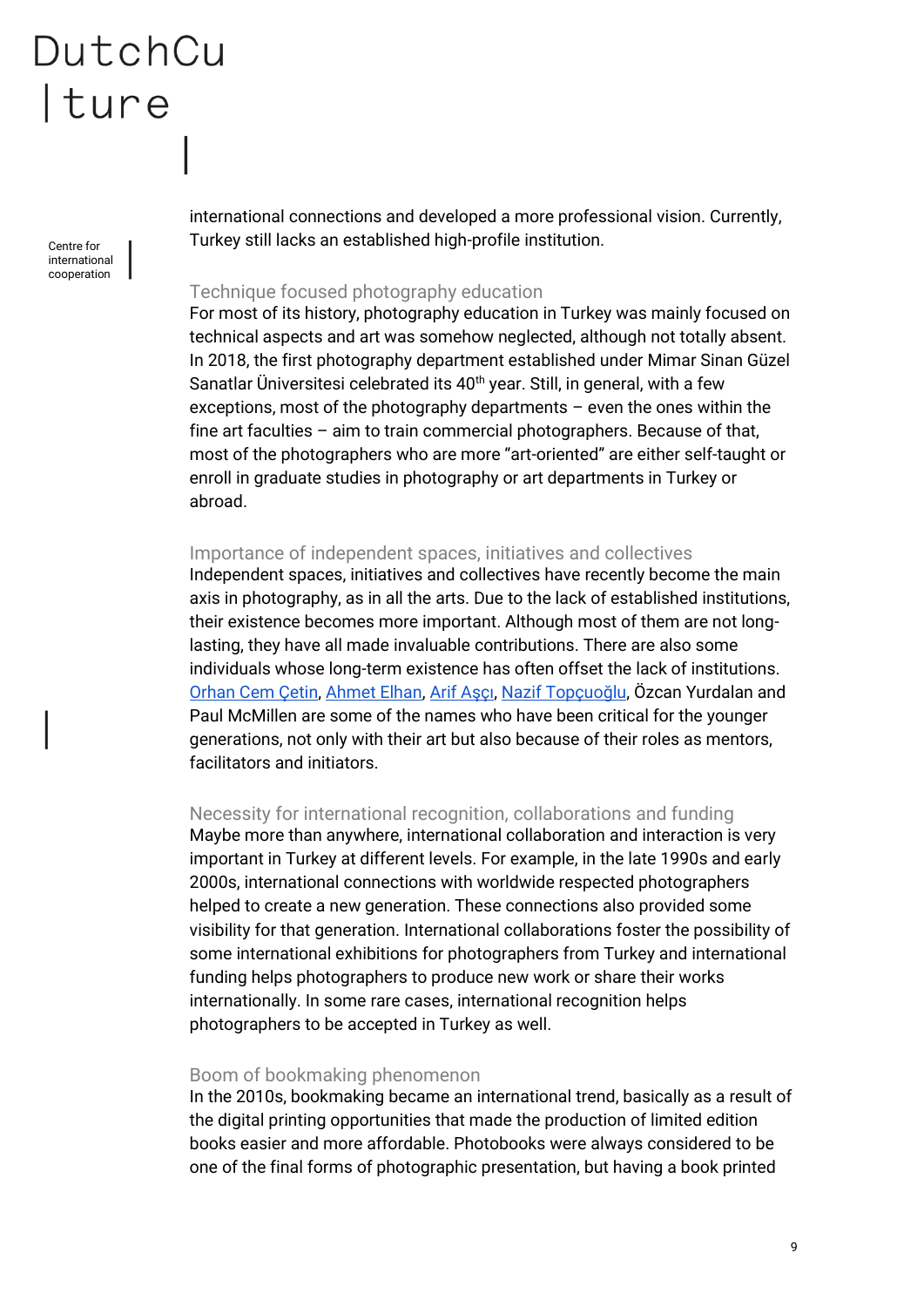Centre for international cooperation

was not easy for photographers since, in the traditional offset printing, small print runs did not make financial sense. Now with enhanced digital printing facilities, photographers produce (artist) books, magazines, etc., which also facilitates new collaborations. Due to this interest, there are many workshops on bookmaking. Istanbul even has an international photobook festival.

#### <span id="page-9-0"></span>Elevated popularity of photography among general public

Since the mid-2000s, digital photography, mobile photography and social media platforms such as Instagram have created a huge interest in photography. Starting from the millennium, digital photography has taken over the majority of the photography market both for amateurs and professionals. At the end of the 2000s, shooting with analogue cameras was rare. However, since the early 2010s, especially with the accessibility of smart phones and social media, the general public has become more interested in photography. This is a general international trend, but Turkey has always been on par with technology trends, even though in some other areas economically not comparable.

### <span id="page-9-1"></span>Popular

Nowadays, more and more people are taking pictures with their smart phones and constantly sharing them on social media. Unless they are advanced amateurs, people do not bother to buy cameras anymore to take pictures. Thus, photography is practised more among the general public, but camera sales and photo printing are on the decline. As a hobby, photography is still very popular and there are courses all over Turkey that teach basic skills. As an art form, photography is a little bit more popular since people are used to seeing photographs more due to social media. Whenever there is a photography exhibition, especially if it's in a public space, it is well attended and people take their time to view it. And as a collector's item, photography is gaining popularity.

### <span id="page-9-2"></span>Audiences

As is probably the case the world over, unless it is in a public space, the audience for exhibitions, books and other events in photography is made up of photography enthusiasts, photographers and professionals working in the fields of photography and arts, besides general art lovers.

#### **Exhibitions**

It is difficult to mention an exact number, but it would be fair to say that photography exhibitions in galleries or museums are visited by a similar number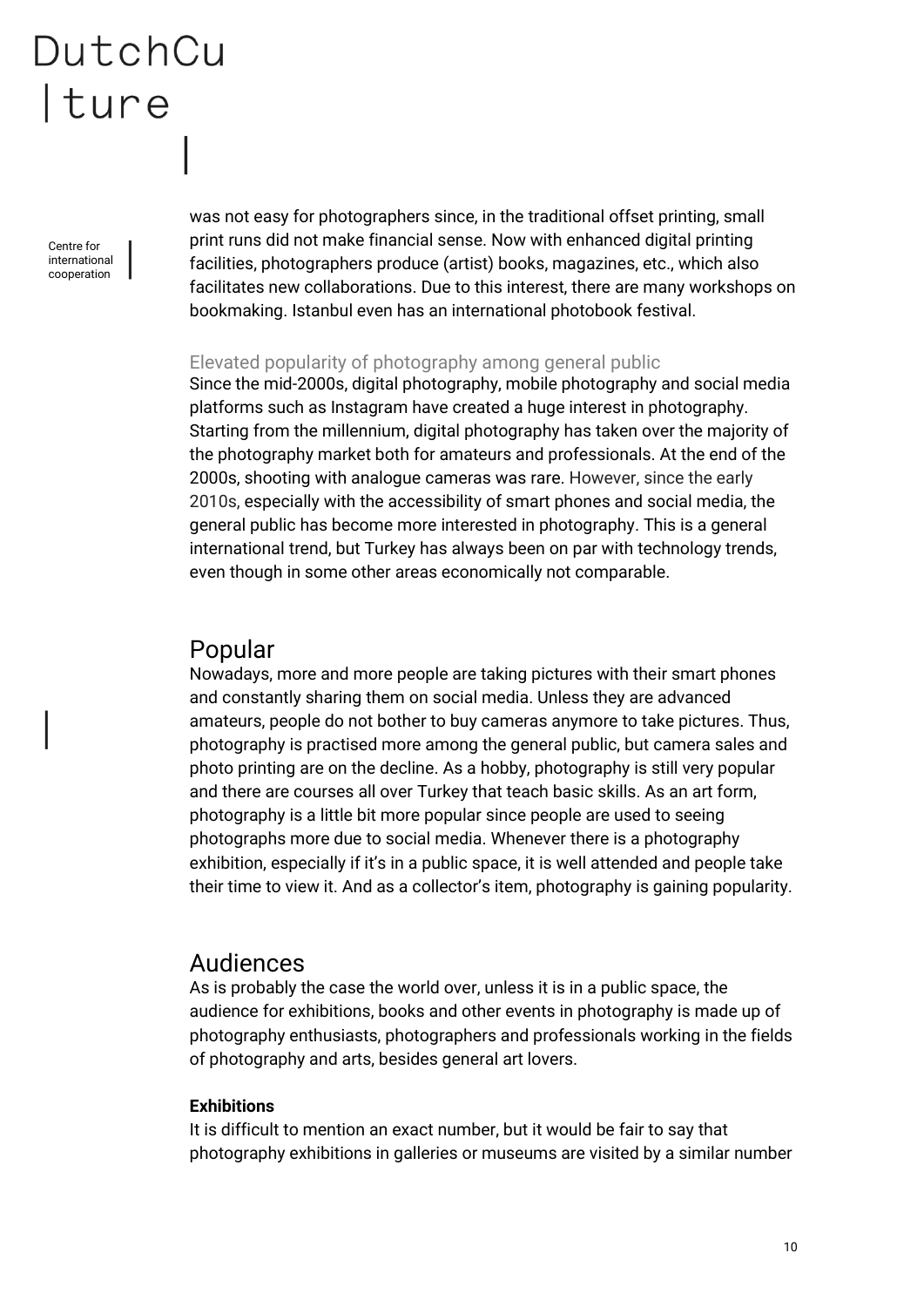Centre for international cooperation of visitors to exhibitions of other forms of art. In galleries, this number is estimated to be around 750-1,000 per month. Lately, exhibition tours and artist talks have become popular ways of increasing the number of visitors and exchange of views between artists and audience.

#### **Photography courses and tours**

There is a huge interest in photography courses and photographic tours, but attendance is often intermittent over a longer period of time. Most are shortterm attendees who tend to lose interest after a while.

#### **Photography books**

The number of photography books published has been increasing; however, this boom in production has not been matched with buyer numbers yet. Those who buy photography books are mostly photographers or involved in the field.

#### **Festivals and events**

Even though there are a lot of ongoing festivals and events, audiences are mostly limited to local photography enthusiasts and/or professionals. The lack of international participation of non-invitees is mostly due to the limited international trendsetting editorial/curatorial content of these events. Most probably, no such event is yet on the must-go list of photography professionals. Thus, the audience is mostly local, but the numbers are reasonably high, especially if the event takes place in a public space.

### <span id="page-10-0"></span>Sub-disciplines

#### <span id="page-10-1"></span>Documentary photography

Documentary photography has always been the dominant genre practised in Turkey both among amateurs and professionals. Ara Güler was the most wellknown photographer from Turkey for a long time; he was associated with Magnum Photos in the 1960s and was a correspondent for many international magazines. His Istanbul photographs from the 1950s have become classics. An archive and a museum opened on August 16, 2018, in conjunction with Doğuş Group and he passed away in October 2018. Gökşin Sipahioğlu was another important figure as a photojournalist in the 1960s. He later moved to France and established [Sipa Press](http://www.sipa.com/) in the 1970s. Ergun Çağatay and Coşkun Aral are a couple of other names to mention who were active in the international arena during the 1980s and 1990s.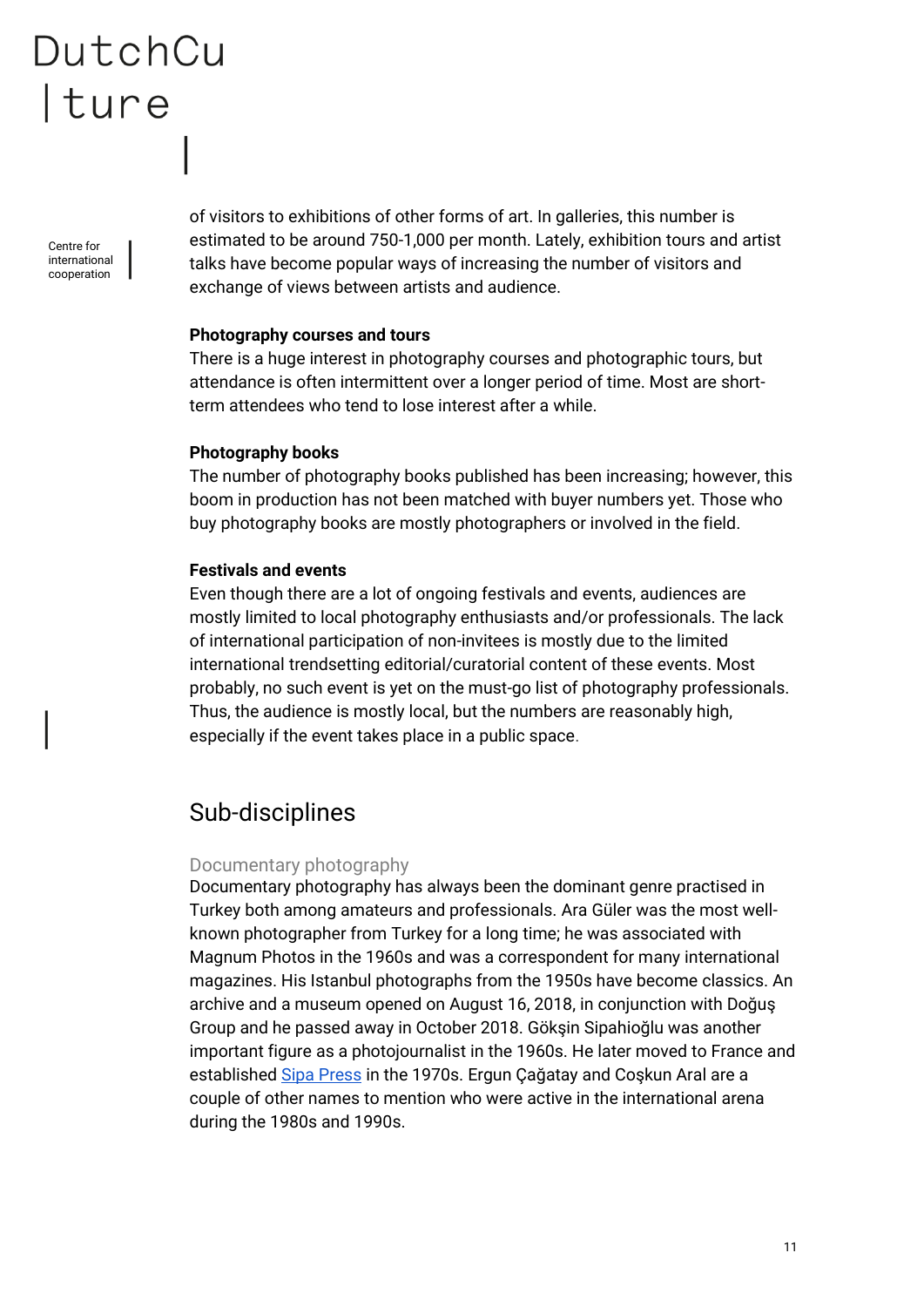Centre for international cooperation

Although documentary photography has been the dominant genre in Turkey, until this millennium works produced have rarely been seen on the international stage. This was mostly due to a lack of international connections. The new generation, however, is more aware of the importance of establishing connections as a result of certain events that had an impact on the general photography scene. In 2002, the World Press Photo organisation, which also organises seminars in developing countries to improve the quality of documentary and press photography, turned its eyes to Turkey around the time when the Photography Foundation was a fresh, promising institution. Together they set up a series of seminars in Turkey and this gave a huge opportunity to young photographers to gain international standards. A year later in 2003, [Nar](http://www.narphotos.net/)  [Photos](http://www.narphotos.net/) was founded by a group of young photographers, some of whom attended the World Press Photo seminars, and this was one of the institutionalised results of the World Press Photos' seminar series. Since the 2010s, some other agencies and photo collectives with similar visions have been established by a younger generation of photographers. Agence le [Journal,](http://www.agencelejournal.com/) [We Photos,](https://www.instagram.com/wephotoss/?hl=en) [Mahzen Photos,](https://www.facebook.com/mahzenphotos/) [Koda Collective](http://www.kodaphotos.com/) are examples.

#### <span id="page-11-0"></span>Contemporary photography

Until the early 1990s, there was not any one group of contemporary photographers whose works were exhibited or recognised internationally, but we can mention individuals who were important and distinctive in the field. In the 1970s and 1980s, Sahin Kaygun was such a photographer, painter and filmmaker who was always creative and experimental in his works. Unfortunately, he passed away at the young age of 41 in 1992.

The first generation of contemporary photographers emerged in the 1980s. They were either the first graduates of photography departments or serious selftaught enthusiasts who were active in the photography communities of the universities in which they studied. They later became professional photographers, some of whom worked as advertising photographers who continued producing personal work. Some names to mention are [Nazif](http://naziftopcuoglu.com/)  [Topçuoğlu](http://naziftopcuoglu.com/), [Ahmet Ertuğ](http://www.ahmetertug.com/), [Manuel Çıtak](http://www.manuelcitak.com/)[, Orhan Cem Çetin,](http://www.orhancemcetin.com/) [Arif Aşçı](http://arifasci.com/)[, Ahmet Elhan,](http://ahmetelhan.com/en/) [Sıtkı Kösemen](http://www.sitkikosemen.com/) and [Ani Çelik Arevyan.](http://www.anicelikarevyan.com/) Paul McMillen was an important figure as a photographer, facilitator, mentor and collector in contemporary photography until the mid-2010s.

The next generation came in the early 2000s when new international channels were opened. They either studied abroad or participated in workshops given by internationally acclaimed mentors. [Ali Taptık](http://www.alitaptik.com/), [Serkan Taycan,](http://www.serkantaycan.com/) [Alp Sime,](http://www.alpsime.com/) Sinem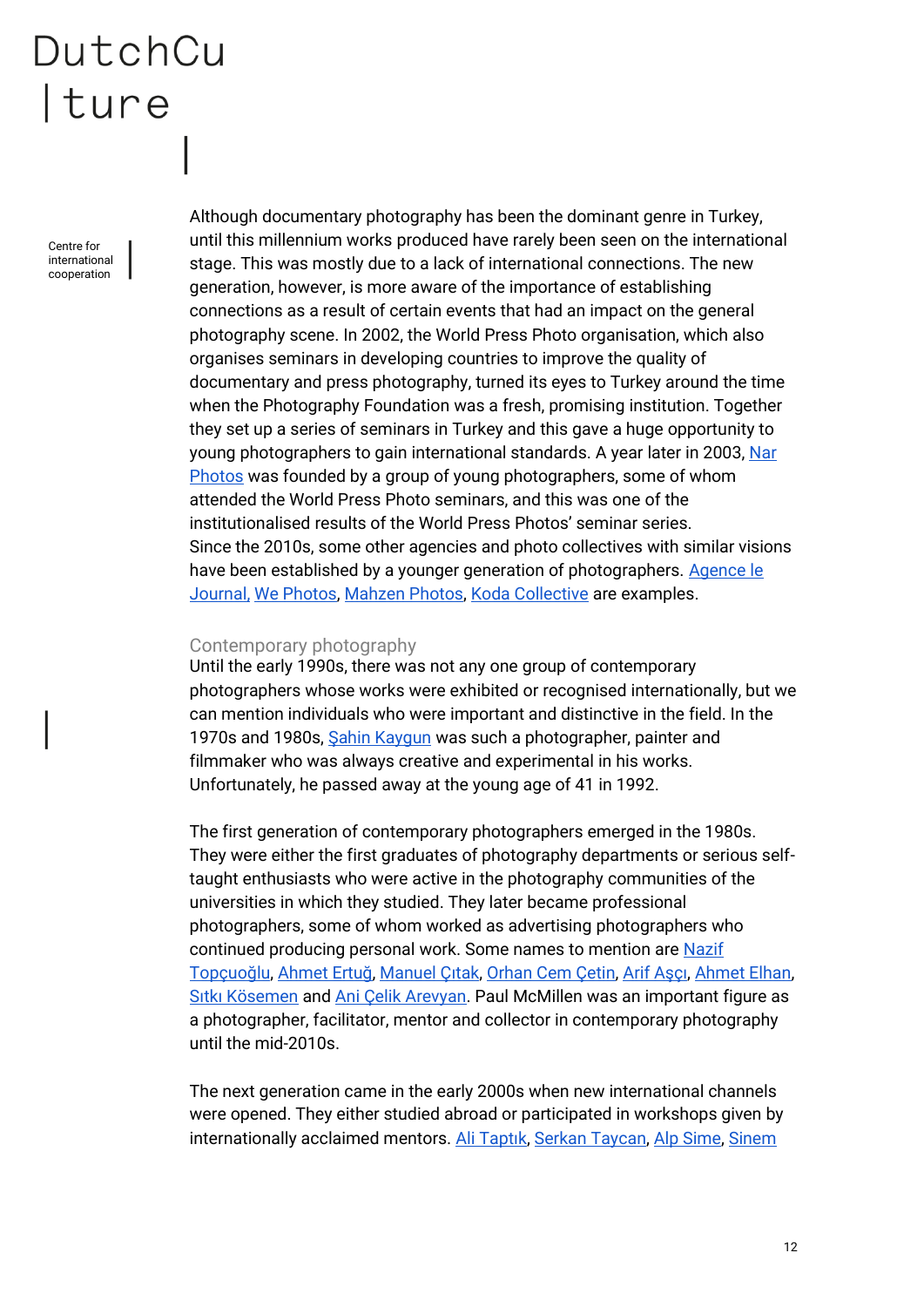Centre for international cooperation

[Dişli](http://www.sinemdisli.com/), [Melisa Önel,](http://www.melisaonel.com/) [Silva Bingaz,](http://silvabingaz.com/) [Coşkun Aşar](https://www.coskunasar.com/), [Yusuf Sevinçli](http://www.yusufsevincli.com/) and [Ahmet Polat](http://www.ahmetpolat.nl/) are standouts of this generation.

Since the early 2010s, a bunch of new names have appeared in the photography scene as a result of the changing and broadening international connections. [BursaPhotoFest,](http://www.bursaphotofest.org/) [Foto Istanbul](http://www.fotoistanbul.org/indexEN.html) an[d Istanbul PhotoBook Festival](https://www.istanbulphotobookfestival.org/) invited many international mentors not only for exhibitions, but also to do portfolio reviews and workshops. Galleries were very active until the mid-2010s and in the second half more and more independent initiatives have been working actively. Standout individuals are [Cemil Batur Gökçeer,](https://www.cemilbaturgokceer.com/) Sevim Sancaktar, [Selim Süme,](http://www.selimsume.com/)  [Cemre Yeşil Gönenli](http://cemreyesil.com/), [Ekin Özbiçer,](http://www.ekinozbicer.com/) [Erdem Varol,](https://www.instagram.com/erdemvaroll/?hl=en) [Kürşat Bayhan](https://www.instagram.com/kursatbayhan/), [Furkan Temir,](http://www.furkantemir.com/)  [Civan Özkanoğlu](https://www.civanozkanoglu.com/), [Cihad Caner,](http://www.cihadcaner.com/) [Cansu Yıldıran](https://www.instagram.com/cansuyildirann/)[, Ata Kam](http://kam.today/) and [Sergen Şehitoğlu](http://www.sergensehitoglu.com/sergensehitoglu.com/index.html.html).

Here it is also worth mentioning some contemporary artists who often use photography in their work: [Aydan Murtezaoğlu](https://saltonline.org/en/1780/devamlilik-hatasi), [Bülent Şangar](https://saltonline.org/en/1780/devamlilik-hatasi)[, Borga Kantürk,](http://borgakanturk.blogspot.com/)  [Vahap Avşar](http://vahapavsar.com/), [Şener Özmen](https://iscp-nyc.org/resident/sener-ozmen), Cengiz Tekin, [Halil Altındere](http://www.pilotgaleri.com/en/artists/detail/30), [Vahit Tuna](https://www.istanbulmodern.org/en/membership/genc-modern/vahit-tuna-sunshine_1701.html) and [Nilbar](https://tanjawagner.com/artists/nilbar-gures/)  [Güreş](https://tanjawagner.com/artists/nilbar-gures/).

#### <span id="page-12-0"></span>Commercial photography

Commercial photography has been the most advanced sub-discipline of photography in Turkey, especially since the end of the 1970s. Turkey started to have more professional management in various sectors and became an open market from 1980. In the 1980s, international companies opened branches in Turkey and they were in need of commercial photographers for marketing and advertisement purposes. Fashion, advertising and architectural photography are the main subdivisions of commercial photography.

In fashion, Turkish editions of several international magazines such as Vogue, Harper's Bazaar, Elle, Marie Claire, L'Officiel and GQ produce their own editorial content and work with local photographers. [PPR Istanbul a](http://www.ppristanbul.com/)n[d 212 Studio](http://www.212-studio.com/) are two agencies that bring together not only photographers, but also art directors and people specialised in production and post-production phases. These two agencies specialise mostly in fashion photography but member photographers work on some other commercial assignments as well. Tamer Yılmaz and Ayten Alpün are standout examples from **Fabrika Studio**, which has been a school for many photographers from the younger generation. [Hasan Hüseyin,](http://www.hasanhuseyin.com/) [Nihat](http://www.nihatodabasi.com/)  [Odabaşı](http://www.nihatodabasi.com/), [Yaşar Saraçoğlu,](http://www.yasarsaracoglu.com/) Sedef Delen, Şenol Altun, [Koray Birand,](http://www.koraybirand.co.uk/) [Koray Erkaya,](https://korayerkaya.com/) [Charles Richards,](http://www.charlesemir.com/) [Mert Alaş](https://www.artpartner.com/artists/film-print/mert-alas-marcus-piggott/), [Selin Alemdar,](http://www.selinalemdar.com/) [Lara Sayılgan](https://www.larasayilgan.com/)[, Ahmet Ünver,](https://ahmetunver.com/) [Mehmet](http://www.mehmetturgut.com/)  [Turgut,](http://www.mehmetturgut.com/) Ekin Özbicer are a few names working in and outside of Turkey.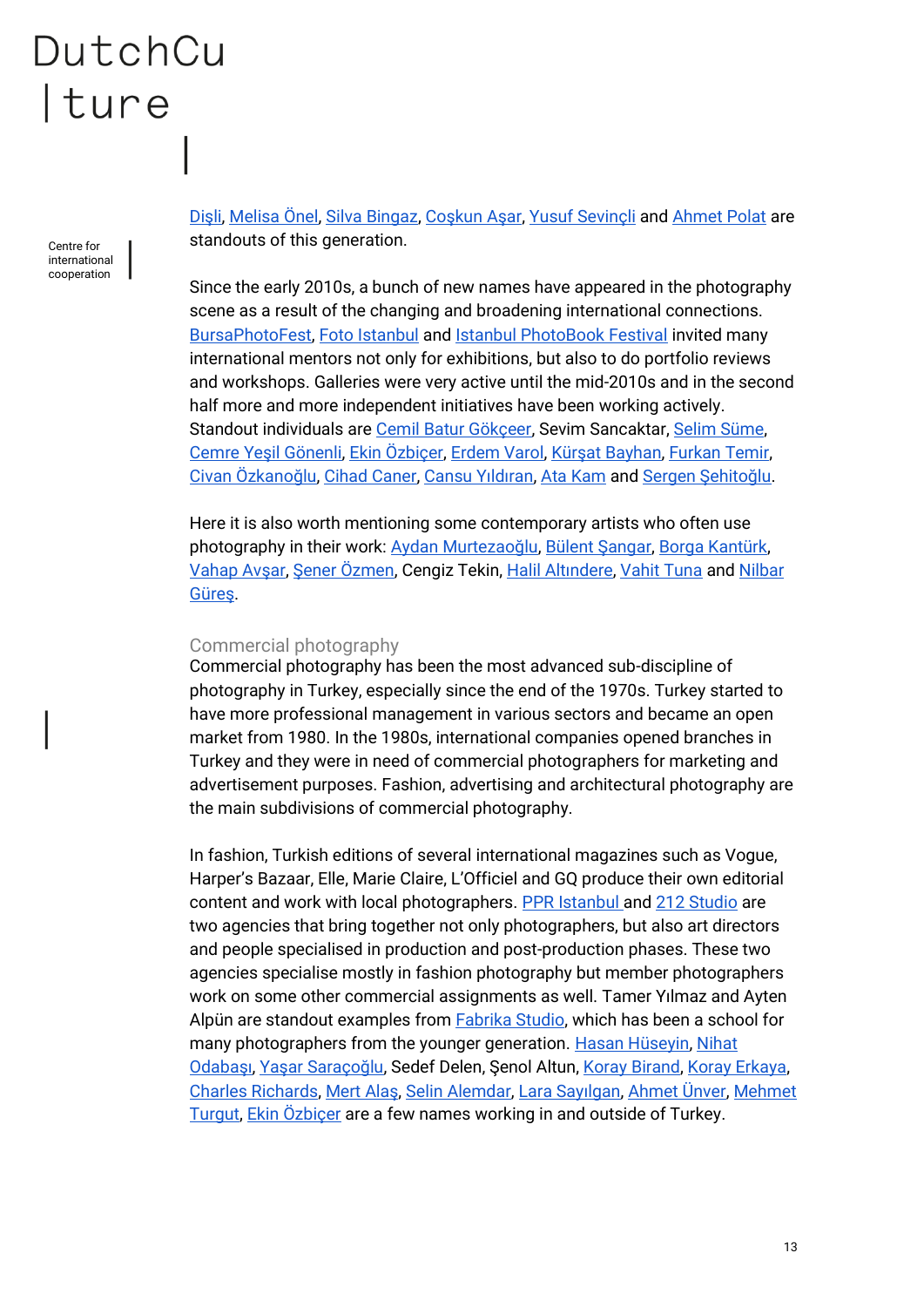Centre for international cooperation

Architectural photography is another subdivision of commercial photography. Currently, [Cemal Emden,](http://www.cemalemden.com/) Engin Gercek, [Sena Özfiliz](https://archilifography.com/biography/) and [Murat Germen](http://muratgermen.com/) are some of those who are active in architectural photography.

### <span id="page-13-0"></span>Professional Groups and Associations

There are a few associations that bring together professionals such as advertising photographers or photojournalists in order to collaborate, increase awareness of and fight for their members' legal and economic rights, as well as to improve working conditions. They also organise workshops, contests, exhibitions, etc. In general, it's difficult to determine whether professionals in the field of photography are effective in working together to improve the field and working conditions.

[Türkiye Foto Muh](http://www.tfmd.org.tr/)abirleri Derneği is probably the most active association for professional photojournalists. It works in coordination with universities and press associations to offer activities to improve the working conditions of press photographers. Also, it has organised the press photography of the year contest since 1985 – winning images are presented as a travelling exhibition and printed in a catalogue – and publishes a quarterly magazine called "Foto Muhabiri".

[Fotoğrafçılar Meslek Kuruluşu Derneği](http://www.fmk.org.tr/) is another association established by and for practitioners of photography as a profession. It is currently the only association for professional photographers, but both the number of members and their scope are limited.

[Photographic Arts Federation of Turkey](https://www.tfsf.org.tr/) (TFSF) is the primary umbrella organisation that brings together all the associations of photographic arts (whose members are enthusiasts rather than professionals) in Turkey. TFSF, established in 2003, is an active member of FIAP, which is the International Federation of Photographic Art accredited by UNESCO. Currently, the federation has more than 50 member associations and a full list can be found [here.](https://www.tfsf.org.tr/uye_fotograf_dernekleri.asp) Apart from the member associations, there are almost the same number of nonmember associations, with one or two in every city.

It is important to mention [Fotoğraf](http://www.fotografvakfi.com/) Vakfı (Photography Foundation), although it terminated its activities in 2018. Established in 2004 with the expertise and synergy gained through the Photographer Kids Workshops realised after the Marmara earthquake (1999), Fotoğraf Vakfı was very active in organising conferences, workshops, exhibitions, festivals and long-term educational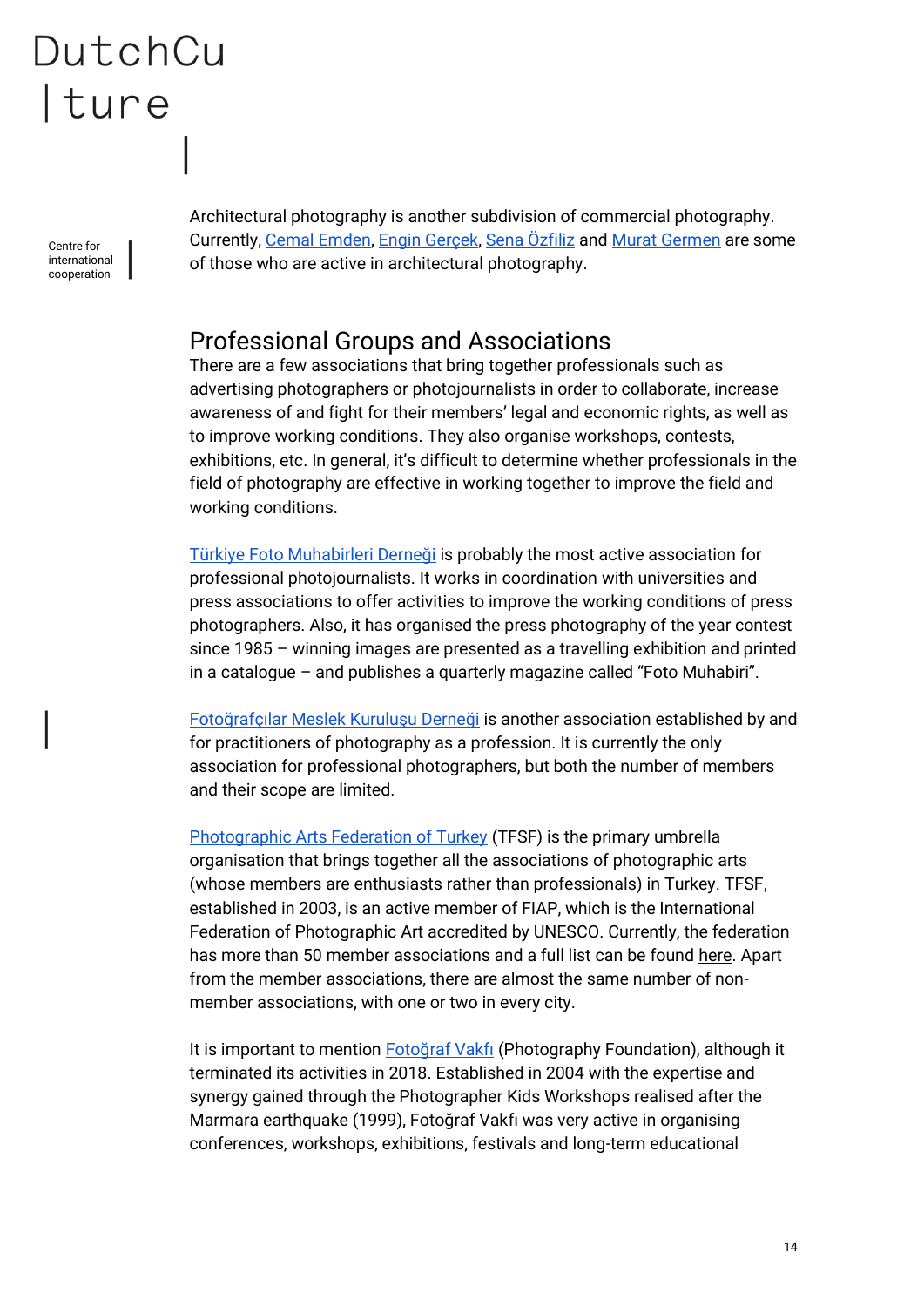Centre for international cooperation

programmes, mainly on documentary photography, in its initial years. Unfortunately, it lost its commitment and energy and ceased to function.

### <span id="page-14-0"></span>Educational institutions

Compared to its quick introduction in the Ottoman Empire after its invention as an artistic/documentary medium and as a profession, photography as a subject in higher education started very late in Turkey. The first photography department opened in 1978 within the then-Devlet Güzel Sanatlar Akademisi (now [Mimar](http://www.msgsu.edu.tr/)  [Sinan Fine Arts University\)](http://www.msgsu.edu.tr/) as the Photography Institution. Until that time, photography was only one of the courses in the graphic design and communication departments of universities. Following this inauguration, within a decade photography departments were established in a couple of state universities. And before the millennium with the increase in the number of foundation universities, several other four-year photography programmes started in photography and video departments.

#### **Photography departments**

Photography departments exist under either fine art or communication faculties. There are also two-year Photography and Camera Operation programmes in many universities (vocational high schools) that aim to prepare students to work in the advertising and television/cinema sectors. Similarly, it won't be an exaggeration to claim that, apart from a couple of exceptions which have an educational approach that is more contemporary and arts-oriented, most of the four-year programmes are also training students as professional photographers rather than artists. Graduates of these departments constitute a huge portion of editorial, fashion and advertising photographers.

Some of the universities that have photography departments that are able and likely to collaborate with foreign photography departments are: Mimar Sinan [Fine Arts University,](http://www.msgsu.edu.tr/faculties/guzel-sanatlar-fakultesi/fotograf-bolumu) [Marmara University,](http://fot.gsf.marmara.edu.tr/en/) [Dokuz Eylül University,](http://gsf.deu.edu.tr/tr/fotograf/) [Bahçeşehir](https://bau.edu.tr/)  [University](https://bau.edu.tr/) (no active photography department at the end of 2018, but a reopening is scheduled for 2019-2020).

#### **Local photography associations, university photography clubs and photography courses**

Apart from these, most of the local photography associations and photography clubs at universities are involved in basic and intermediate photography education and organise workshops for photography enthusiasts. Also, there are some smaller private bodies that are mainly involved in photography education via courses of different levels: [Ka Atolye](http://kaatolye.com/) (Ankara), Cizgeli Kedi (İzmir), [Artlens](http://www.atolyeartlens.com/)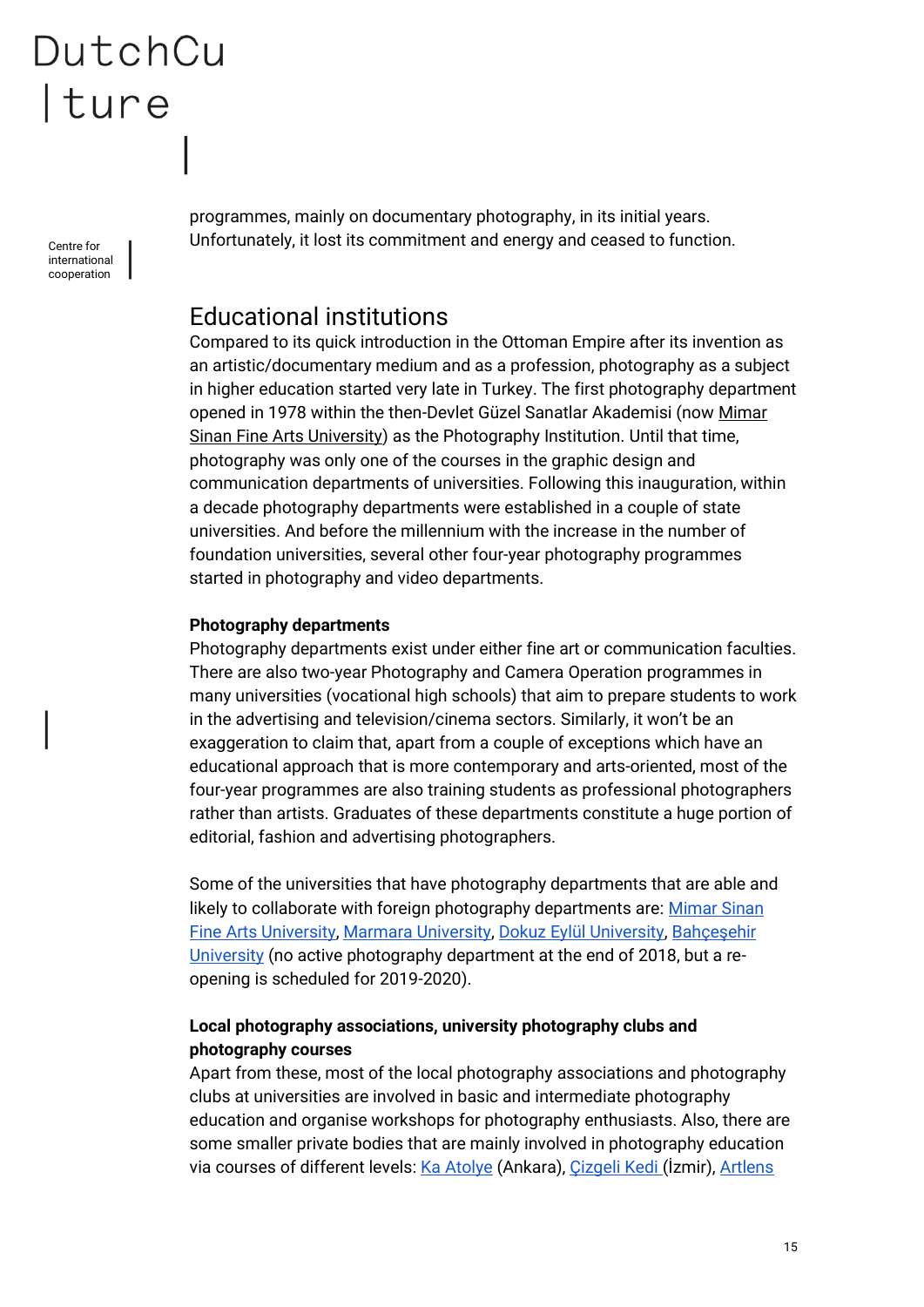Centre for international cooperation

(İzmir), [Sarı Denizaltı \(](https://www.saridenizalti.com/)Bergama, İzmir), I[stanbul Hatırası](https://www.istanbulhatirasi.org/), [PhotoPlay,](https://www.photoplay.com.tr/) [40](http://www.40haramiler.com/)  [Haramiler,](http://www.40haramiler.com/) etc.

### <span id="page-15-0"></span>Non-professionals

At an amateur level, there are regular courses in almost every city given by local photography clubs, cultural centres belonging to municipalities, companies, educational centres and project houses. These courses are mostly at a basic level, aiming to guide participants to take "better" pictures. Only a few of these institutions organise courses and/or workshops that are more content-based than technical-oriented. From time to time, international workshops are held with renowned photographers or workshops on specific themes that foster participants to produce new works in collaboration with cultural offices, cultural institutions and collectives.

#### **Amateur photography events**

There are many photography events of all scopes in almost every city that are organised mostly by local amateur photography clubs/associations and university photography clubs. Among these are [UFAT Photography Days](http://ufg10.ufatfg.com/) (organised by [Uludağ Üniversitesi Fotoğraf Amatörleri Topluluğu](http://www.ufatfg.com/)), [Fotoğraf](http://fotografbulusmalari.org/)  [Buluşmaları](http://fotografbulusmalari.org/) (organised by Istanbul Teknik Üniversitesi Fotoğraf Kulübü), *İzmir* [Photography Days](http://izmirphotodays.com/2018/?lang=en) (organised by [İFOD](http://ifod.org.tr/?lang=en) and [Dokuz Eylül Üniversitesi Güzel](http://gsf.deu.edu.tr/tr/fotograf/)  [Sanatlar Fakültesi Fotoğraf Bölümü\)](http://gsf.deu.edu.tr/tr/fotograf/), Diyarbakır Uluslararası Fotoğraf Günleri (organised by DİFAK and [Diyarbakır Sanat Merkezi\)](http://www.diyarbakirsanat.org/en/default.aspx), Eskişehir Fotoğraf Haftası (organised by [EFSAD\)](https://www.efsad.org.tr/), ODT[Ü Fotoğraf Şenliği](http://aft.metu.edu.tr/festivals.php) (organised by [AFT\)](http://aft.metu.edu.tr/index.php).

### <span id="page-15-1"></span>Youth and Photography

Young people are involved in photography mostly on a daily basis via social media. For those who are more serious about photography, in most of the high schools there are photography clubs where they can learn basic skills and techniques. There are also photography workshops for school-aged children organised by municipalities, museums, local amateur clubs and private educational centres.

#### **Photography used in trauma recovery with children**

In recent years, in the areas of natural, social or political disasters, photography workshops for children have become one of the popular essential tools to help them cope with the traumas associated with the disasters they have encountered. The courses continue for a specific period of time (a couple of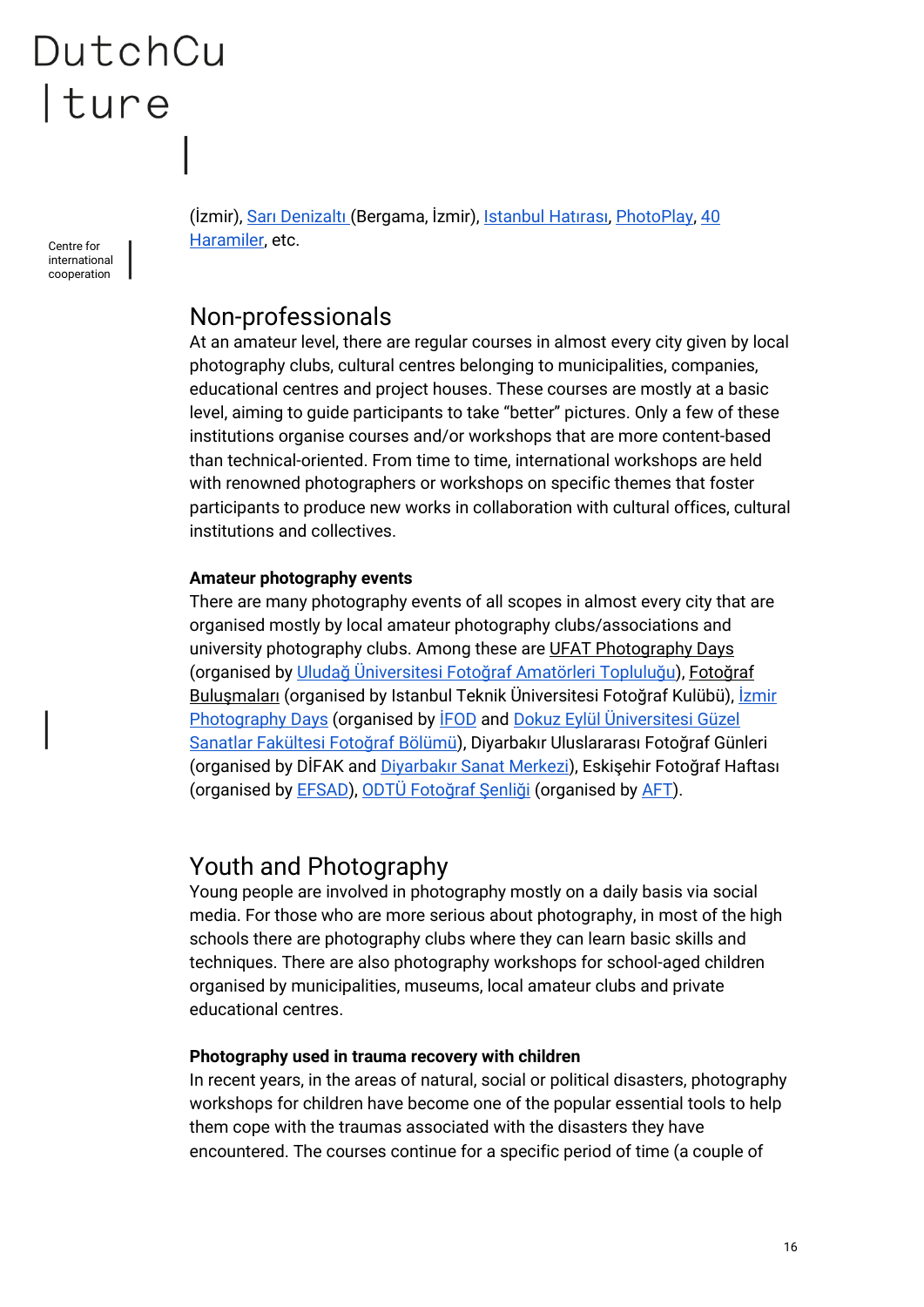Centre for international cooperation

months) and end with an exhibition or book, but they rarely get institutionalised fulltime. An exception to this is **Sirkhane Darkroom**, which is a project for Turkish and Syrian children living together in Istasyon, a district of Mardin (a city in southeast Turkey). This project is run by Emel Ernalbant with the assistance of Serbest Saleh under the auspices of [Sirkhane Her Yerde Sanat Derneği](https://heryerdesanat.org/), a social circus school founded in 2012 in a region that is an on-and-off conflict zone. The children are taught basic photography skills, and all the photos are taken, developed and printed by children.

[Van Photographer Children Workshop,](http://www.anadolukultur.org/en/areas-of-work/projects/van-photographer-children-workshop/105) [Photography Workshop with Kids from](https://vimeo.com/96807831)  [Soma,](https://vimeo.com/96807831) [Roboski Project with Photos of Youngster and Kids,](https://vimeo.com/78912133) [Remembering with](http://www.anadolukultur.org/en/areas-of-work/projects/remembering-with-photography/83)  [Photography](http://www.anadolukultur.org/en/areas-of-work/projects/remembering-with-photography/83) are a few other temporary workshops for children and young people.

### <span id="page-16-0"></span>Venues

#### **Museums**

There are a few of photography museums in Turkey, but they are primarily museums of cameras, photography/darkroom equipment, projectors, exhibition posters/invitations, etc. Some also have photography collections of local photographers or founders of the museums, and occasionally organise exhibitions. [Mysia Fotoğraf Müzesi](http://www.nilufer.bel.tr/niluferbelediyesi-380-mysia_fotograf_muzesi#PopupGoster%5Bpopup%5D/0/) (Bursa), [Hamza Rüstem Fotoğraf Müzesi](http://www.karsiyaka.bel.tr/tr/neler-yapabilirsiniz/muzeler/hamza-rustem-fotograf-muzesi) (İzmir), [Balıkesir Ulusal Fotoğra](https://www.fotografmuzesi.org/)f Müzesi, [Osman Yaşar Tanaçan Fotoğraf](http://www.odunpazari.bel.tr/odunpazaribelediyesi-59-osman_yasar_tanacan_fotograf_galerisi)  [Müzesi](http://www.odunpazari.bel.tr/odunpazaribelediyesi-59-osman_yasar_tanacan_fotograf_galerisi) (Eskişehir), [Hilmi Nakipoğlu Fotoğraf Müzesi](http://www.cameramuseum.com.tr/) (Istanbul) are a few examples. Apart from the museums listed here, most contemporary art museums host photography exhibitions as a part of their programme.

Among the photography museums in Turkey, [Istanbul Photography Museum](http://www.istanbulfotografmuzesi.com/index.html) stands out. It was established in 2011 as a result of a collaboration with Fotoğraf Dostları Derneği and Fatih Municipality (a district in Istanbul), which allocated the museum's building. The museum regularly organises exhibitions, publishes books and has a library. However, the scope of the museum is closer to classical photography and the tie with contemporary photography/art and their practitioners is almost non-existent.

In the summer of 2018, the Ara [Güler](http://aragulermuzesi.com/) [Museum](http://aragulermuzesi.com/) opened its doors with its inaugural exhibition. The museum is the sister organisation of Ara Güler Arşiv ve Araştırma Merkezi (Ara Güler Archives and Research Centre, AGAVAM), which holds the whole archive of the late Ara Güler and his collection of other photographers and artists.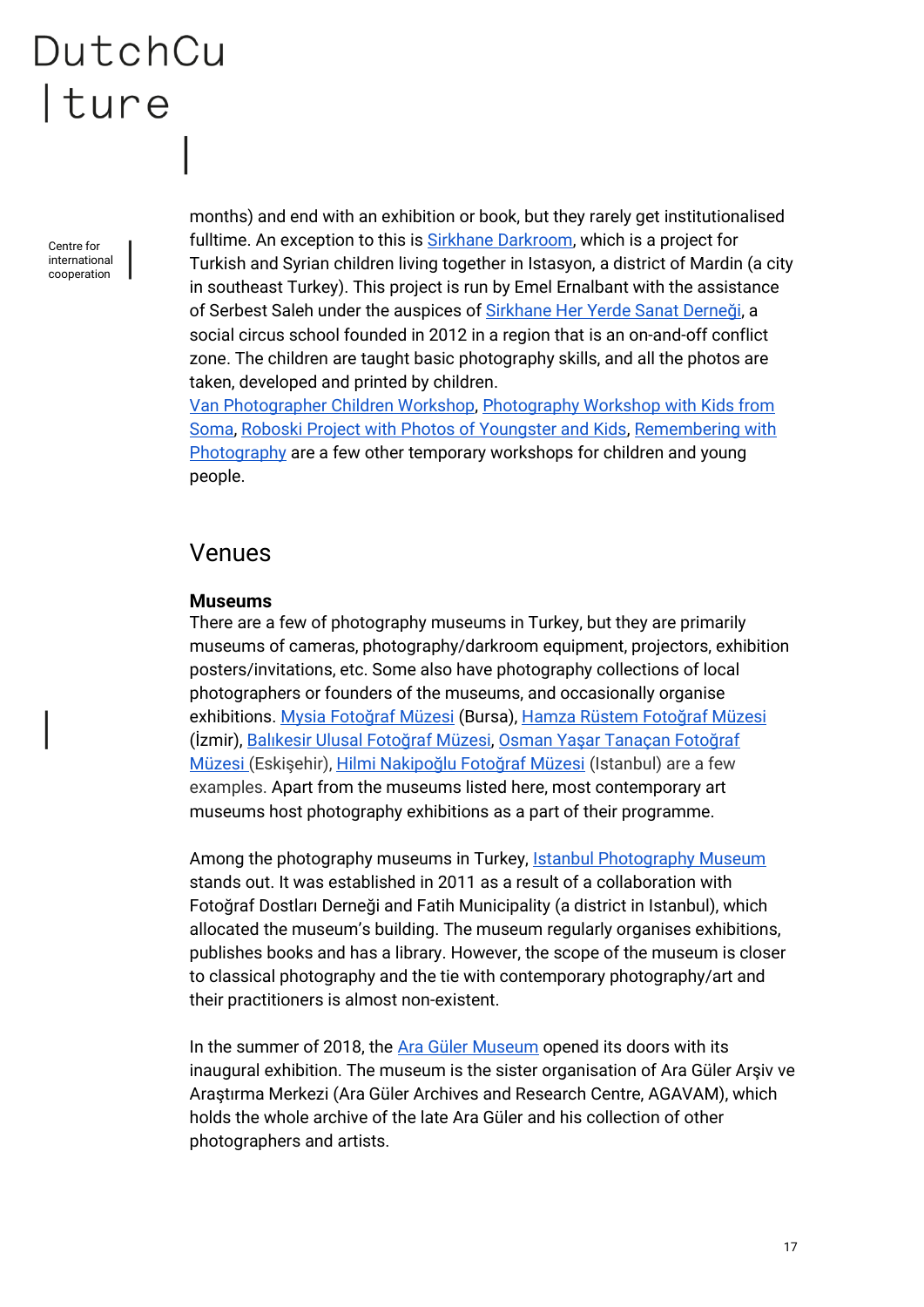Centre for international cooperation

#### **Galleries**

As of 2019, there is only one commercial gallery devoted to photography, which is the [Leica Gallery Istanbul.](https://leicaturkiye.com/galeri/) It is a brand new gallery located inside the Leica Store that was inaugurated at the end of 2016. The gallery hosts exhibitions of emerging and prominent local and international artists.

[Fotografevi](https://www.fotografevi.com/) is a gallery/venue devoted to photography that has existed for more than 25 years. It changed hands a couple of times in the past and gradually dwindled and lost its trend-determining impact after the 2010s. But it still holds a small gallery, organises artist talks/book signings and publishes the periodical İz.

In addition, there is **The Photographers' Gallery Istanbul**, which can't be categorised under commercial galleries. It functions as an independent venue, hosting exhibitions on an irregular basis, organising talks/presentations of emerging photographers, but currently the gallery does not have a specific venue.

There are also some photography centres such as [Ka Atölye](http://kaatolye.com/) (Ankara) and [Çizgelikedi](http://www.cizgelikedi.com/) (İzmir) that are mainly devoted to photography education, but they also occasionally host photography exhibitions.

Apart from these, commercial galleries host photography exhibitions of artists they represent from time to time. [Daire Sanat,](http://www.dairesanat.com/index.php/tr/) [Sanatorium,](http://www.sanatorium.com.tr/tr) [Art Sümer,](http://www.artsumer.com/) [x-ist,](https://www.artxist.com/) [Galeri Nev Istanbul,](http://www.galerinevistanbul.com/) [Zilberman Gallery,](https://www.zilbermangallery.com/index.asp) [Dirimart,](http://www.dirimart.com/en/) [Versus Art Project,](https://www.versusartproject.com/) [C.A.M](http://camgaleri.com/en/)  [Gallery,](http://camgaleri.com/en/) [Galeri Nev,](http://galerinev.art/tr) [Evin Art Gallery](http://www.evin-art.com/) are a few to mention here.

#### **Project Offices, Collectives and Initiatives**

There are a few independent project offices and small centres specialised in photography that are involved in collaborative international projects, working hand in hand with emerging and established photographers, fostering new work and organising portfolio reviews/events/workshops/artist talks, long-term educational programmes, etc.

#### **Initiatives and collectives with a venue or an office**

The [Geniş Açı Project Office](https://www.gapo.org/) is probably the most established among these bodies. It was founded in 2007 by an organisational and curatorial duo that had the experience and expertise of publishing an independent photography magazine ([Geniş Açı](http://www.genisaci.com/)) for 10 years. GAPO works in coordination with national and international art institutions to organise/curate/coordinate exhibitions, workshops, educational programmes and other photographic events.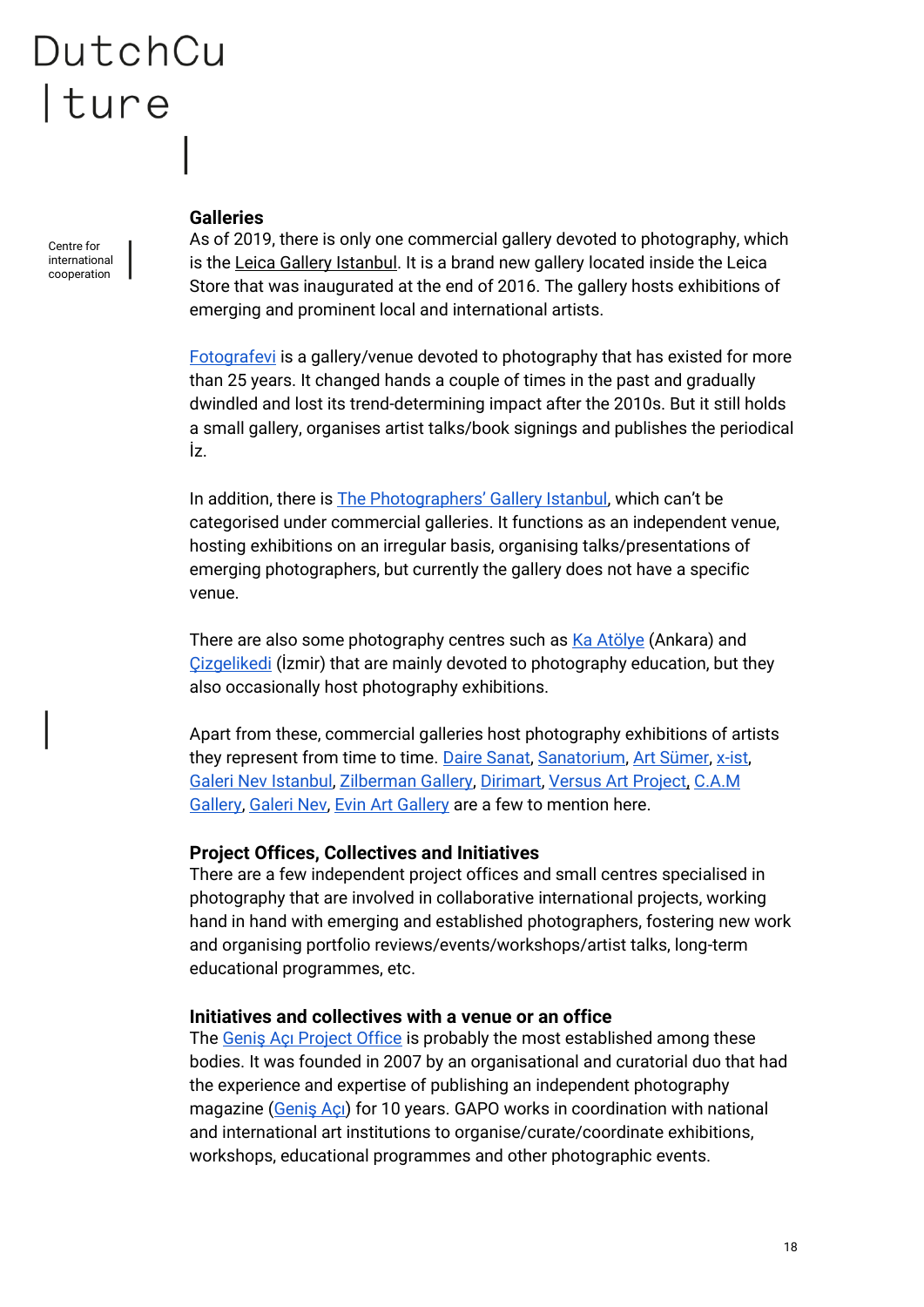Centre for international cooperation

[Ka Atolye](http://kaatolye.com/) is relatively a new centre for photography located in Ankara. It is mainly involved in photography education at various levels and on various subjects. Besides its technical courses, there are theoretical ones that foster production of new works that are to be published in a book and/or shown as an exhibition. It also organises talks and meetings on various photographers/subjects and runs a six-month-long visual culture programme called Pankromatika.

[Noks](https://www.noksart.space/) is an artist-run working, production and exhibition space founded in 2017 that focuses on collaborative, research-based and experimental production methods of art, with a specific focus on photography and lens-based arts.

[Çizgelikedi Görsel Kültür Merkezi](http://www.cizgelikedi.com/) is another centre located in Izmir. It has offered courses on several topics since 2005. It also coordinates long-term projects, organises seminars on various subjects and hosts exhibitions from time to time.

[No 238](https://www.facebook.com/numara238/) is a new independent venue in Izmir that focuses on photography and hosts exhibitions and related events.

#### **Initiatives and collectives without a venue or an office**

There are also several small-sized photography initiatives and collectives that usually do not have a venue but create a synergy through activities they organise in other venues, festivals, fairs and off-events. To name a few:

[Bandrolsüz](http://www.bandrolsuz.org/) – meaning without a tax certificate – is a collective of five independent publication houses Bakkal Press, Torna, Onagöre, REC Collective and Too Many Books, which got together in February 2011. It aims to create possibilities for sale and distribution of artists' books and reproductions, and aims to draw attention to alternative productions through regular sales events, workshops and talks at different venues.

[Rec](http://www.reccollective.org/) is an artists' collective working predominantly in the areas of photography and film. The collective shares, explores and takes part in the processes of one another's work and collaborates with other collectives and artists from various disciplines.

[Mahzen Photos,](https://www.facebook.com/mahzenphotos/) [Moku Stories](https://www.facebook.com/mokustories/) and [Demo Lab. Collective](https://www.facebook.com/Demo-lab-1946313158823296/) are a few of the collectives made up of photographers and lens-based artists that mainly work on local or international contemporary issues.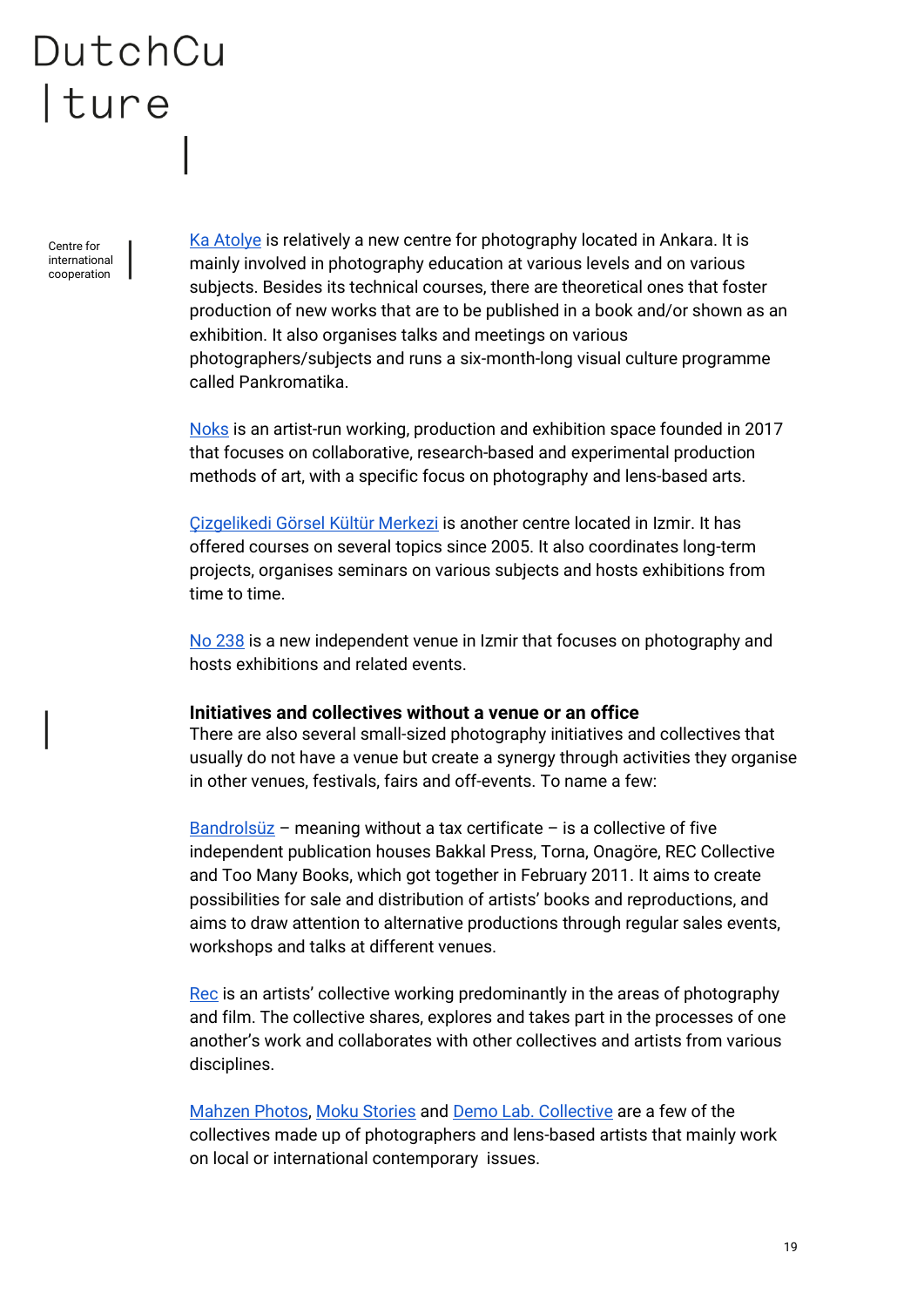Centre for international cooperation

### <span id="page-19-0"></span>Festivals and Events

Currently, there are a couple of photography festivals and events that take place regularly in Turkey, although most of them are in Istanbul. But before explaining a bit more about them, it might be good to give a very short overview of some previous events that have helped to shape today's scene.

In the beginning of the 2000s, [Istanbul Photography](http://www.ifsak.org.tr/tr/etkinlik/istanbul-fotograf-gunleri/3366) Days, organised by IFSAK (Istanbul Photography and Cinema Amateurs' Association) since 1984, was considered to be the major photography event in Turkey. With the help of internationally acclaimed photographers such as Anders Petersen, Lars Tunbjörk, Pentti Sammalahti, Alex Webb, Antoine d'Agata and many others invited for exhibitions, talks and workshops, Istanbul Photography Days was a major influence on today's pioneer photographers who were emerging then. However, within a couple of years, with a change in the administrative board of the association and the organisation committee of the event, Istanbul Photography Days had a shift in its priorities and the event lost its impact. However, the event is still being held biannually.

In May 2007, [Fotoğraf Vakfı](http://www.fotografvakfi.com/), in collaboration with Thessaloniki Photography Museum and Noorderlicht Photography Festival, initiated and organised the ULİSfotoFEST, which was scattered across several venues in Istanbul and had a diverse international programme. However, the festival did not continue after its first edition due to financial problems.

Since 2014, the major photography event in Turkey has been [FotoIstanbul,](http://www.fotoistanbul.org/indexEN.html) which is organised with the patronage Beşiktaş Municipality and implemented by a group of independent curators and organisers. The festival is the largest of its kind in Turkey in terms of the number of exhibitions it hosts and the outdoor exhibition areas it spans. The festival mainly takes place outdoors, in the squares of Beşiktaş, which is one of the main crossing points for many Istanbulites, and the Ortaköy Orphanage as the main venue, along with some other galleries nearby. Besides the exhibitions, the festival hosts roundtable discussions, portfolio reviews, artist talks and workshops. However, since the elected major of Beşiktaş Municipality has been replaced by a governmentappointed trustee, the 2018 edition was not realised and the future of the festival is unclear at the moment.

Another festival that has run since 2012 is [BursaPhotoFest,](http://www.bursaphotofest.org/) which takes place in Bursa (the fourth biggest city in Turkey). Similar to FotoIstanbul, BursaPhotoFest is organised under the patronage of Bursa Metropolitan Municipality and Bursa City Council, in coordination with **BUFSAD** (Bursa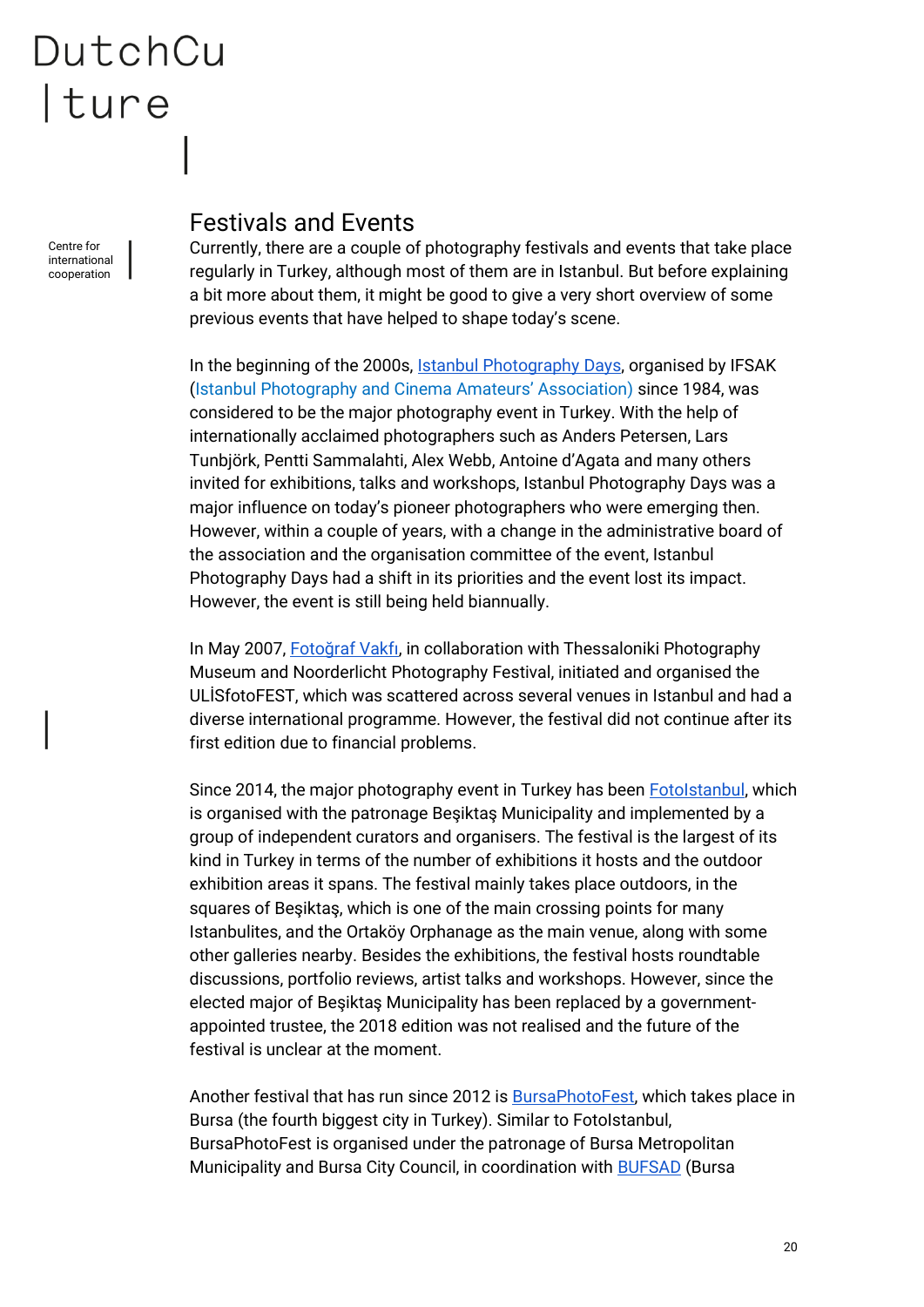Centre for international cooperation

Photographical Art Association). Following its success due to international guests such as Mary Ellen Mark, Michael Ackerman, Robert Pledge and Shahidul Alam and the curatorial choices in its first two years, BursaPhotoFest is to become a more toned-down local festival with less impact.

[Istanbul PhotoBook Festival i](https://www.istanbulphotobookfestival.org/)s a relatively new festival dedicated to one of the popular trends in photography: photobooks. It is organised by [FUAM](http://fuamproject.com/en/) (The Photography Application and Research Centre), founded within Mimar Sinan Fine Arts University, and brings together international photobook publishers, photobook editors, self-publishing artists and photobook enthusiasts. Within its programme, there are international photobook exhibitions, seminars and artist talks, and a dummy book award.

[AFSAD Photography Symposium](http://www.afsad.org.tr/sempozyumlar/) is one of the oldest photography events held in Turkey. It is organised by AFSAD (Ankara Photography and Cinema Amateurs Association) and its eighth edition was organised in 2017, this time as an international organisation. During the symposiums, several papers were presented on the history of photography or contemporary practices, panels and discussions were held, and afterwards a book of the event was published.

### <span id="page-20-0"></span>Prizes and grants

There are not many local prizes and grants given specifically for photography, but instead there are lots of contests that are organised under the certification of TFSF. Among the TFSF-certified contests, the [Central Bank of the Republic of](http://tcmb.gov.tr/wps/wcm/connect/EN/TCMB%20EN/Main%20Menu/About%20The%20Bank/Cultural/Photography%20Contests/Second)  [Turkey photography competition](http://tcmb.gov.tr/wps/wcm/connect/EN/TCMB%20EN/Main%20Menu/About%20The%20Bank/Cultural/Photography%20Contests/Second) (since 2017) stands out with its high cash prize of 20,000 TL for the winner and a total of 80,000 TL in awards for all winners. The full list of TFSF certified national contests can be seen [here.](https://www.tfsfonayliyarismalar.org/en/)

Istanbul Photobook Festival organises [Fuam Dummy Award,](https://www.istanbulphotobookfestival.org/fuam-dummy-book-award) in which the winning book is printed in mass production as offset printing, published and distributed in the global photobook market. Also, both the winner and the 30 finalist books are exhibited in the Finalist Dummy Books Exhibition.

There are a few platforms that provide opportunities for emerging artists (not only photographers) to exhibit their works chosen by a respected jury in a professional setting rather than distributing cash prizes. These are [Mamut Art](http://www.mamutartproject.com/en/home-eng/)  [Project](http://www.mamutartproject.com/en/home-eng/) (since 2013), [Base](https://www.base.ist/) (since 2017) and [Sanata Bi Yer.](https://www.sanatabiyer.com/)

The **Istanbul Photo Awards** is an international news photography contest that has been organised by the state's Anadolu Agency since 2014. Its deadline for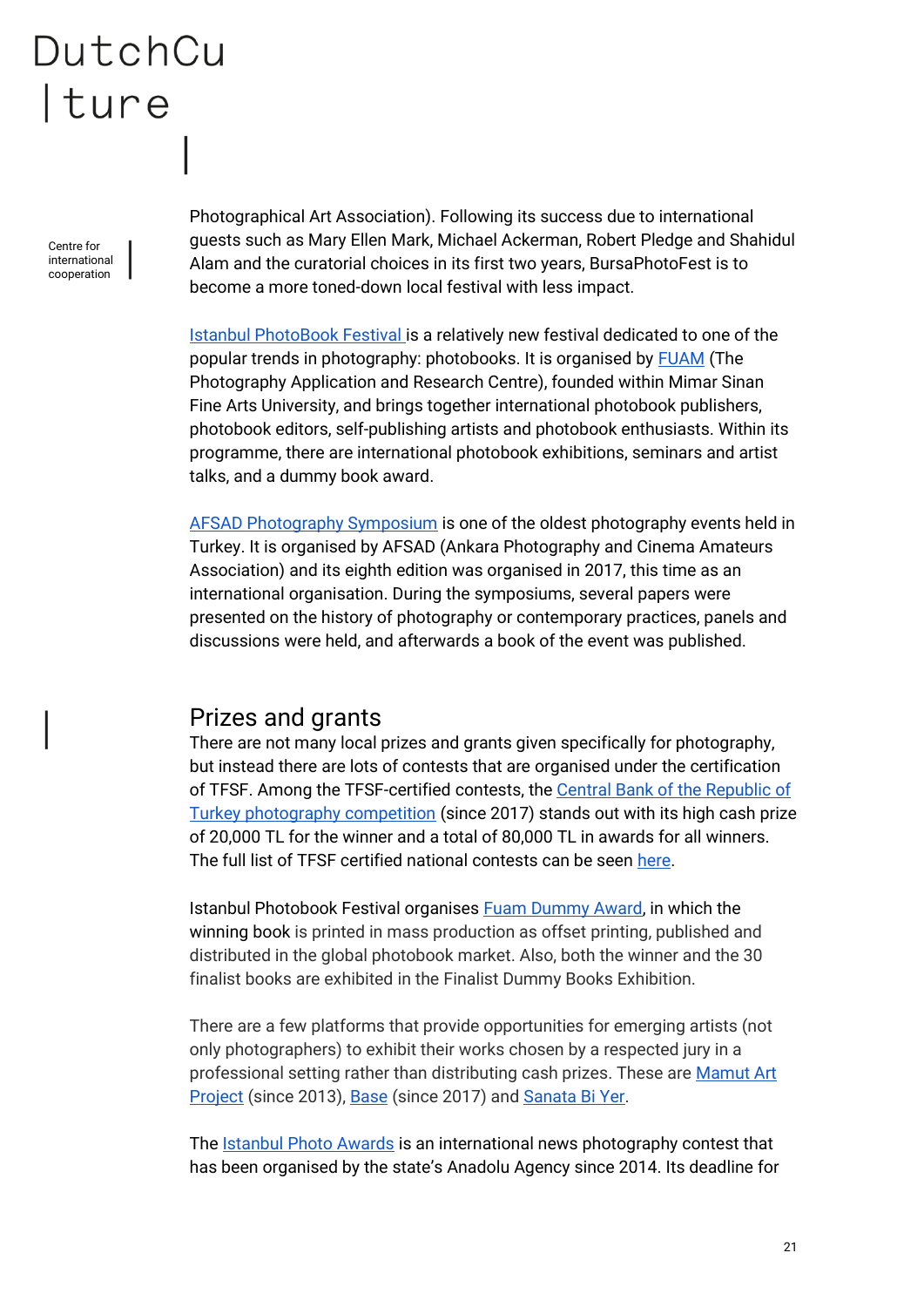Centre for international cooperation

entries is January 31 and submitted works are evaluated by an international jury. Winning images are gathered in an exhibition and a book. A national version of this contest is organised by [TFMD](http://www.tfmd.org.tr/) since 1985.

#### **Photography grants & funds**

Unfortunately, there are no established grants in Turkey given by national/local governmental bodies or private companies/foundations dedicated to photography. However, there are a couple of individually financed grants, which are minimal in terms of cash but encouraging for emerging photographers. One of them is Sedat Pekcanattı Social Documentary Photography Project Grant, given by his son, photographer Cenk Mirat Pekcanattı on his own terms. Besides supporting an emerging photographer by letting them having 30 photographs printed in 30cm x 45cm, the grant aims to encourage institutions to give grants. Up to now, the grant has been given three times, and announcements of this year's grant will be made in February [here.](https://www.facebook.com/golgefanzin/) There is a new [photo-reportage grant](http://fotografbursu.blogspot.com/) created individually by the respected photographer Mehmet Ünal for the first time last year, but the recipient has not yet been announced. The grant is 2,000 TL.

#### **General art grants open to photographers**

Apart from grants solely dedicated to photography, there are a couple of local and international grants that are open to all forms of arts.

[SAHA](http://www.saha.org.tr/en) directly collaborates with international arts institutions for the realisation of commissioned or invited projects from Turkey; it acts as a facilitator in the project development phase and raises funds when necessary.

[The Chrest Foundation](http://www.chrestfoundation.org/en/default.asp) concentrates its resources on civil society organisations in Turkey that focus on increasing gender equality and fostering communication and dialogue through arts and culture.

[The Heinrich Böll Foundation Turkey Representation,](http://tr.boell.org/en/categories/foundation) which has been active in Turkey since 1994, supports efforts from democratic actors, arts initiatives or individual artists for the protection of human and minority rights, ecology, sustainable development and global as well as local security policies.

[Moon and Stars Project grants,](https://www.americanturkishsociety.org/moon-and-stars-project-grants) given by The American Turkish Society, support emerging and established artists in an effort to promote cross-cultural dialogue and highlight Turkey's arts and culture scene.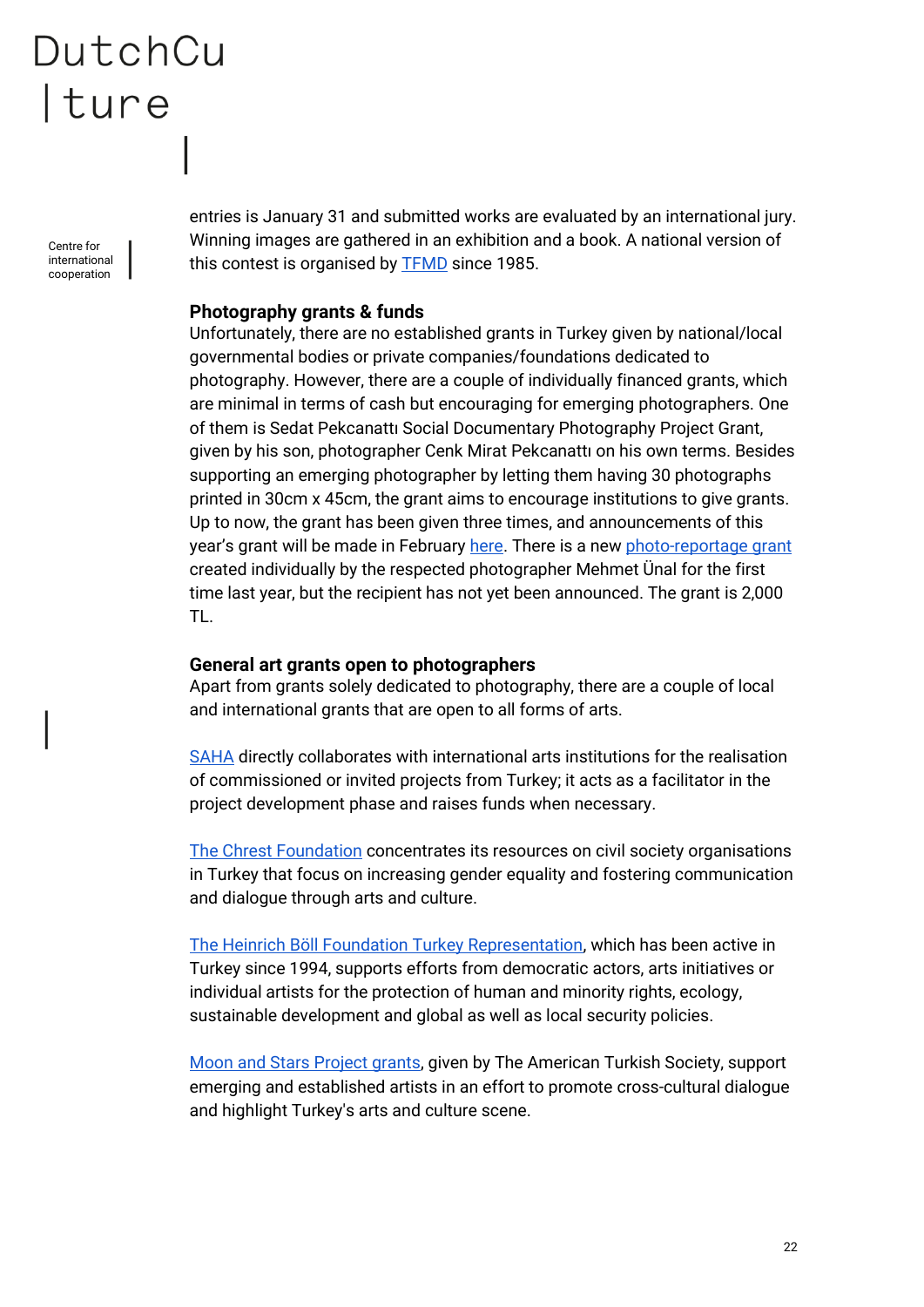Centre for international cooperation

[SALT Research Funds](http://saltonline.org/en/1075/salt-research-funds) encourage original documents production and research about the social-economic history that spans 200 years starting from the Ottoman Empire to the present day, and architecture, design and art production in Turkey since the 1950s. Since 2013, 42 projects have been funded and priority is given to proposals related to SALT Research's focus areas or the ones evaluating the institution's archives.

### <span id="page-22-0"></span>Financial situation

Although the photography scene is very active and several galleries host photographer's exhibitions or represent them, with a few exceptions, financially it is difficult for photographers to survive on their artistic works alone. Collectors of contemporary art are more curious about collecting photography now, but due to the contraction of the art market, one cannot make a living based on this. So most of the (artist) photographers are involved in other professions such as teaching photography at universities or depending on funds/grants to realise their projects. As for the financial situation of the photography sector in general, it is difficult to talk about its volume since there are no official statistics. But all major photography companies have branches in Turkey and Europe's second biggest photography fair **PHOTO & DIGITAL** is currently planned to take place in Istanbul in 2020.

#### **Financial situation of commercial photographers**

Commercial (fashion, editorial, advertising) photographers are more advantageous in these terms, even though the rates are lower compared to international standards. For editorial portraits in local magazines, photographers are paid 750-1,000 TL on average. The rates are a bit higher for editorial fashion shoots in local magazines: Photographers are paid 1,000-1,500 TL/per day on average. For international magazines and clients, the rates are a little bit higher, starting from 300 euros to 700 euros per day.

It is not easy to differentiate the earnings of Istanbul-based photographers and those based outside of Istanbul, but one can expect a slightly lower rate.

#### **Financial situation of wedding and birth photographers**

Another sub-discipline of commercial photography to be underlined here is wedding and birth photography. Conforming to international trends, there are lots of photographers doing wedding and birth photography in Turkey, too. For birth photography, the rates vary from 1,200 to 2,500 TL, and for wedding photography from 1,400 to 5,000 TL. One should keep in mind that these rates include prints of different sizes, special photo albums, etc., apart from the shooting.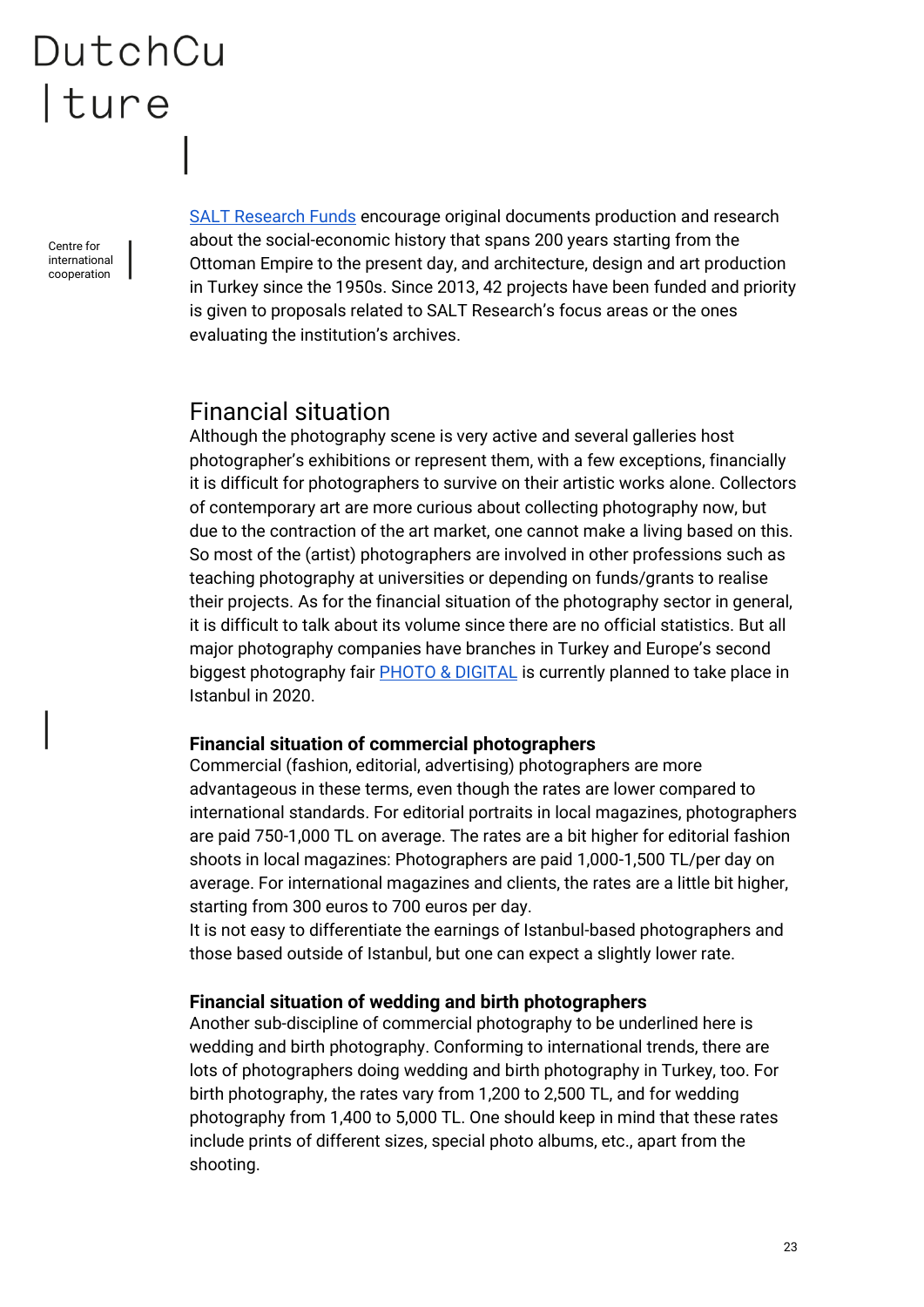Centre for international cooperation

### <span id="page-23-0"></span>Critics and researchers

Compared to the period before the 2000s, there are now more critics who write about photography, a bunch of curators who are including photographers in their shows and an emerging group of academics/researchers who are involved in the history of photography and contemporary photography. However, due to the late development of photography education, the dominance of the amateur photography scene and late acceptance of photography as a contemporary art form in Turkey, there are still few critics, curators and academics who focus solely on photography.

[Engin Özendes](http://www.enginozendes.com/) is one of the most well-known photography historians/curators in Turkey. She is an expert in photography practised during the Ottoman Empire and the first years of the Republic. She was also the curator of the photography exhibitions in Istanbul Modern between 2004 and 2011.

Bahattin Öztuncay is another important researcher and curator specialised in photography practised during the Ottoman Empire and photographs/photographers of Istanbul. He has written/contributed to several books and curated many exhibitions and is currently working as the general coordinator of [ARTER.](http://www.arter.org.tr/)

[Zeynep D. Gürsel,](https://www.macalester.edu/internationalstudies/facultystaff/zeynepgursel/) an associate professor of International Studies and an affiliated faculty of Anthropology & Media and Cultural Studies at Macalester, is known for her studies involving both the analysis and production of images. Her new project investigates photography as a tool of governmentality in the late Ottoman Empire.

[Ahmet Ersoy,](https://boun.academia.edu/AhmetAErsoy) an associate professor in the History Department at Boğaziçi University, deals with the history of the late Ottoman Empire with a special focus on the changing role and status of visual culture during a period of modernisation. He is the author of "Ottomans and the Kodak Galaxy: Archiving Everyday Life and Historical Space in Ottoman Illustrated Journals" published in the quarterly journal [History of Photography.](https://www.tandfonline.com/loi/thph20)

[Edhem Eldem,](https://boun.academia.edu/edhemeldem) a professor in the History Department at Boğaziçi University, is one of the authors of "Camera Ottomana: Photography and Modernity in the Ottoman Empire 1840-1914".

[Wendy M. K. Shaw,](https://exoriente.academia.edu/WendyShaw) a professor of the history of art of Islamic cultures at the Free University Berlin, works on the intersection of modernity, colonialism, postcolonialism, philosophy and art in the Islamic world through museums, art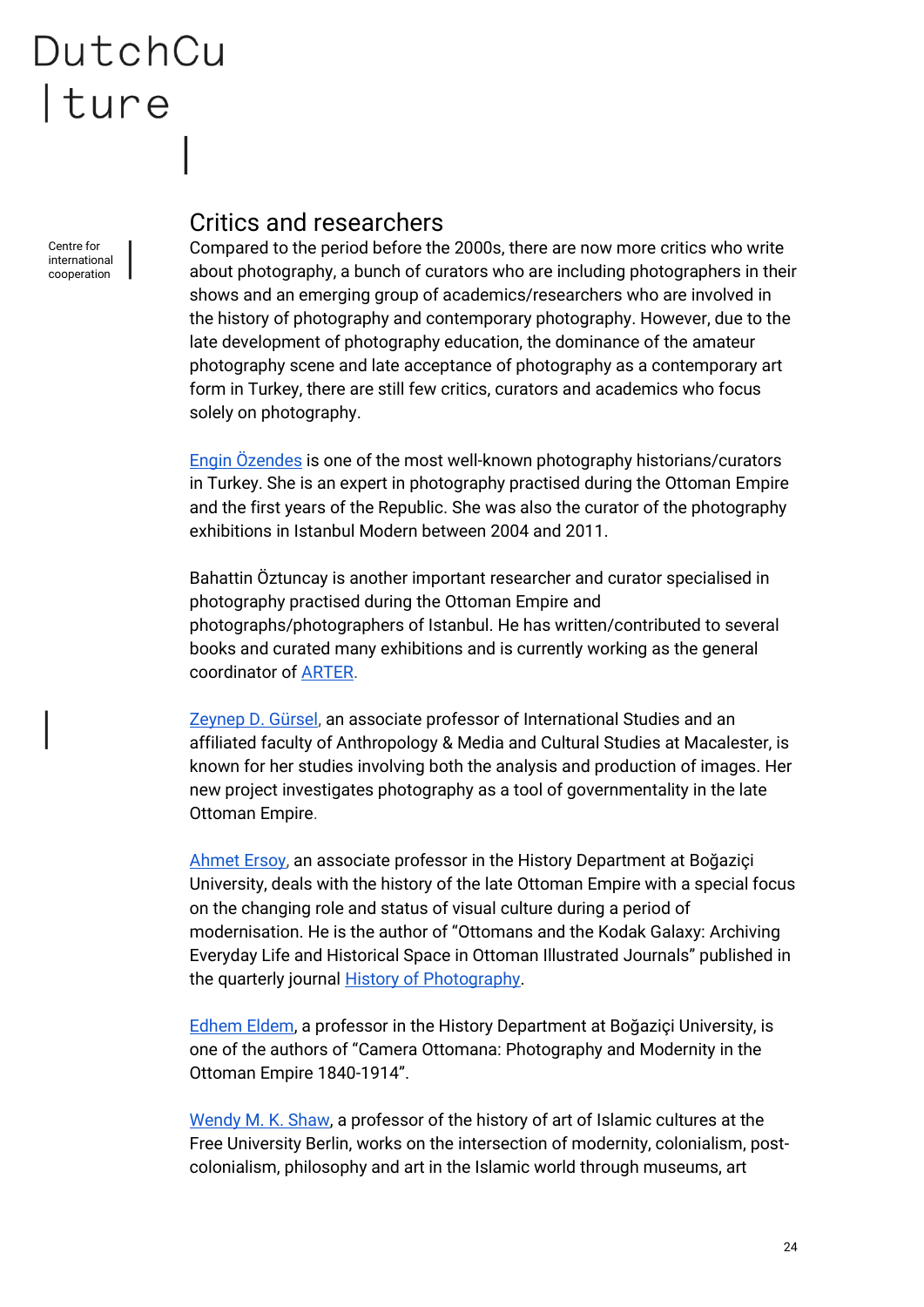Centre for international cooperation

historiography, archaeology, religion, film, photography and contemporary artistic production, with an emphasis on the Ottoman Empire and regions of Islamic hegemony. She is the author of "Ottoman Photography of the Late Nineteenth Century: An 'Innocent' Modernism?" published in the quarterly journal [History of Photography.](https://www.tandfonline.com/loi/thph20)

[Nazif Topçuoğlu](http://naziftopcuoglu.com/), one of the most well-known established photographers outside of Turkey, is also an influential writer on the history and criticism of photography. He is the author of three books, İyi Fotoğraf Nasıl Oluyor, Yani? (What Makes a Good Photograph?, 1993), Fotoğraf Ölmedi Ama Tuhaf Kokuyor (Photography Is Not Dead, It Just Smells Funny, 2000) and Fotoğraflar Gösterir ama Vermez (Photographs Tease, 2005), all published in Turkish by [Yapı Kredi](http://kitap.ykykultur.com.tr/yazarlar/nazif-topcuoglu)  [Yayınları](http://kitap.ykykultur.com.tr/yazarlar/nazif-topcuoglu).

In addition, there are several experts (some are also artists) who write for print/online magazines about contemporary photography practices, exhibitions and books from Turkey and curate photography exhibitions for museums or galleries. Refik Akyüz, Serdar Darendeliler, Merih Akoğul, Coşar Kulaksız, Demet Yıldız, Ilgın Deniz Akseloğlu, Ali Taptık, Seda Yıldız and Eda Yiğit are some of these experts. In addition, curators such as Derya Yücel, Ezgi Bakçay, Fırat Arapoğlu, Marcus Graf and Çelenk Bafra, who are specialists on contemporary art, frequently include photographers in the shows they curate.

### <span id="page-24-0"></span>(Social) Media and Photography

[Orta Format i](http://www.ortaformat.org/tr)s an e-magazine that focuses on interviews, articles and projects about contemporary photography. The content of the magazine is shaped by the editors' research in the context of photography-art, on behalf of their own practices but they are always open for research and participation. There is no set update interval of the magazine but all issues are available in English, too.

[Fotoğraf Dergisi](http://www.fotografdergisi.com/), which started as a print magazine in 1995 and continued its print run till 2007, is now only updated as a free online magazine. It is mainly devoted to technical aspects of photography, cameras, new technologies and basic photography skills, and available in Turkish.

 $\overline{z}$ , which started in 2006 and published 60 issues to date with a two-and-a-halfyear break in between, is a photography magazine mostly dedicated to classical photography and photo-reportages. It is published by Fotografevi and the late Ara Güler was the executive director of the magazine.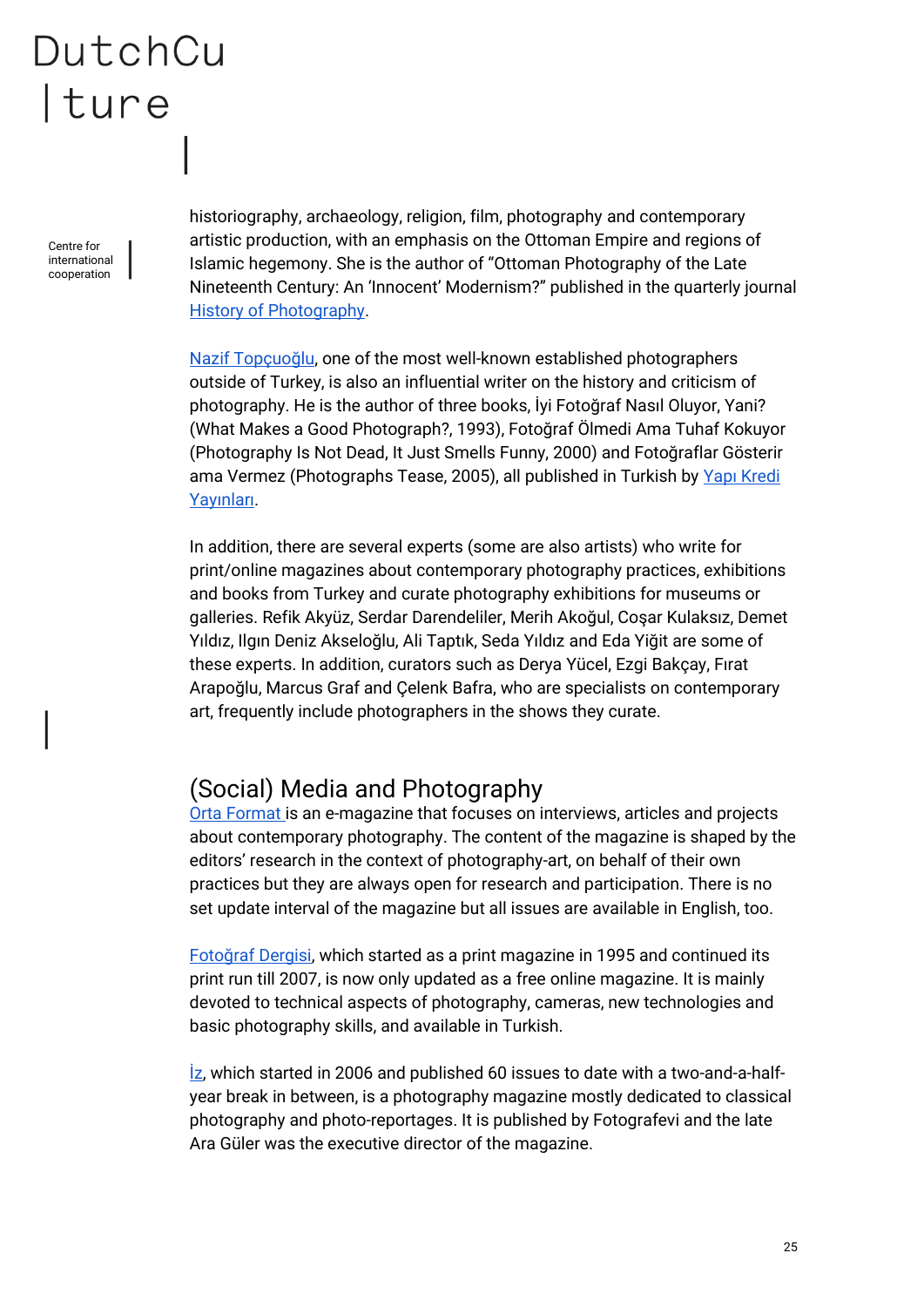Centre for international cooperation [140journos](https://140journos.com/) is a crowdsourced news outlet covering news related to Turkey. Founded as a citizen journalism project in 2012, 140journos has become a grassroots organisation that regularly pulls content from more than 300 volunteers across Turkey with the mission of "understanding Turkey". It publishes visual stories and documentary videos, and most of the features are available in English, too.

[PostSeyyah](http://www.postseyyah.com/) is an online platform that brings together photographers and writers who are concerned about the environment, nature and cultures in various points of interests. The platform is updated only in Turkish at the moment.

[Manifold](https://manifold.press/) is an online multimedia platform focusing on design, technology, arts and daily life. Visual culture and photography are important components of Manifold, and it also organises activities such as seminars, talks, panels, exhibitions and workshops around the same themes. It is currently only in Turkish.

[Gölge Fanzin](http://www.golgefanzin.com/?fbclid=IwAR36u7dL1StkE0hlS68dX1DmEAdnrUGZZIToQoCJIR1kESZ0dNSQAleHsDA) is an Istanbul-based photography e-zine. It is published quarterly and contains photographic essays, critiques of photo portfolios and exhibitions, interviews and cartoons. It is available only in Turkish.

[Nostos Photos](http://www.nostosphotos.com/) is an online magazine that publishes news, articles and interviews about current events concerning photography in Turkey or the international visibility of Turkish photography, as well as some archival content with the aim of contributing to photography culture in Turkey.

[Gözaltı](https://www.facebook.com/gozaltifanzin/) is a print fanzine created by six individuals with the aim of sharing their photographic "masterpieces". It is produced twice a year (spring/autumn) and distributed free of charge mainly in Istanbul. It is bilingual and every issue is focused on a theme.

[Fabrika,](https://www.instagram.com/fabrikazine/) an annual print fanzine run by Melike Koçak, has been highlighting emerging photographers' works since 2015. Some of its back issues (both in Turkish and English) can also be read on **Issuu**.

[Fotoğrafta Bugün](http://fotograftabugun.com/), an online project on the web linked to Instagram, Twitter and Facebook, shares short daily posts on anything important related to photography. It collects data from various sources, keeps the posts short and concise and is only in Turkish.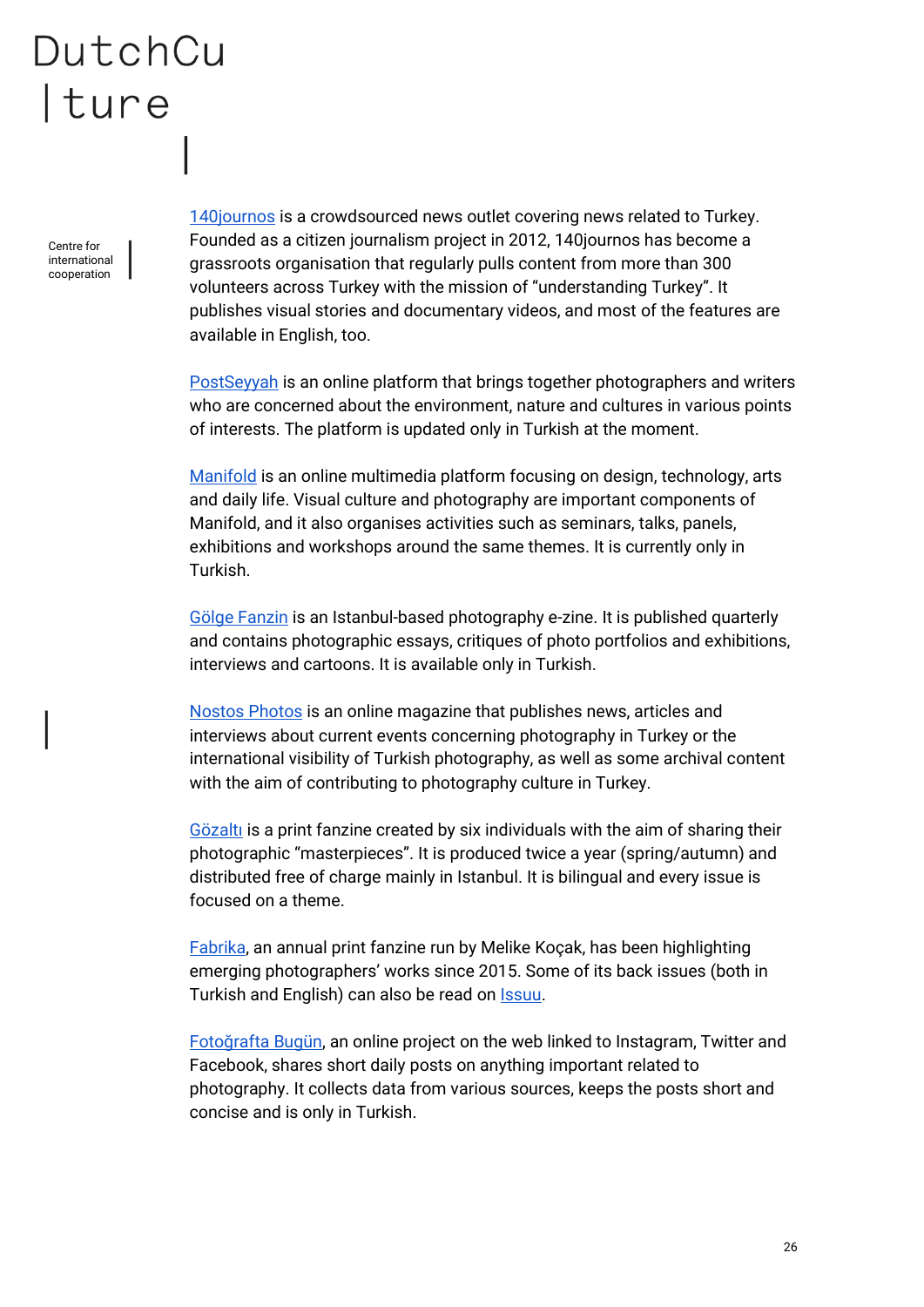Centre for international cooperation

[Hemzemin Atölye,](https://www.instagram.com/hemzeminatolye/?hl=en) a physical venue in Ankara offering free workshops on photography, has an Instagram account that devotes its posts to highlight an emerging photographer for a week or two, and thus generates a small online portfolio of each artist.

On Facebook, there are many pages/groups that mainly function as photography sharing platforms, but it's not easy to differentiate one from the others. [Can Turanlı](https://www.instagram.com/cturanli/?hl=en)[, Engin Güneysu,](https://www.instagram.com/enginguneysu/?hl=en) [Suzan Pektaş](https://www.instagram.com/sznpkt/?hl=en), [Mustafa Seven,](https://www.instagram.com/mustafaseven/?hl=en) [Erdem Varol](https://www.instagram.com/erdemvaroll/?hl=en) and [Aydın Büyüktaş](https://www.instagram.com/aydinbuyuktas/?hl=en) are a few of the Instagrammers who have reached tens of thousands of followers.

#### <span id="page-26-0"></span>Publishers

There are not many publishers specialised in photography due to the limited market for art books. Very few of the established publishers publish books on photography, but there are still some individual smaller enterprises dedicated to photography that try to survive in this environment.

[Espas Sanat Kuram](http://www.espaskitap.com/#EspasYayinlari) is a boutique publisher established in 2010 that specialises in the publication and distribution of art books. Its portfolio is mainly photography books, either original or translations. The publisher used to have a bookshop for a couple of years but now functions only as an online bookshop and off-site events.

[Karton Kitap](http://www.kartonkitap.com/), an independent photobook initiative established by Umut Altıntaş and N. Toros Mutlu, invites artists to collaborate and reinterpret their artworks in the book form. Every book is a unique piece based on the original artwork in which KK and the artist has the co-authorship.

[Fail Books](https://www.instagram.com/fail.books/) is a small independent publisher that was established by Ata Kam as part of his artistic practice. Working hand in hand with self-organised collectives and artists, Fail Books produces and reproduces publications, focusing on artists' printed matter and collaborations.

[Suimasen Editions,](https://www.facebook.com/suimasenturkey/) which started in summer 2018, is a publisher that focuses on artists' printed matter collaborations.

[Torna](http://www.tornaistanbul.com/news.html) is a publisher, project space for contemporary art and a bookshop in Kadıköy, Istanbul, founded by Merve Kaptan in 2011. It used to consist of three neighbouring rooms inside an arcade, but as of 2019 Torna no longer owns its venue, so currently focuses on online and offsite projects and collaborations while still holding onto Kadıköy-based off-spaces for future projects.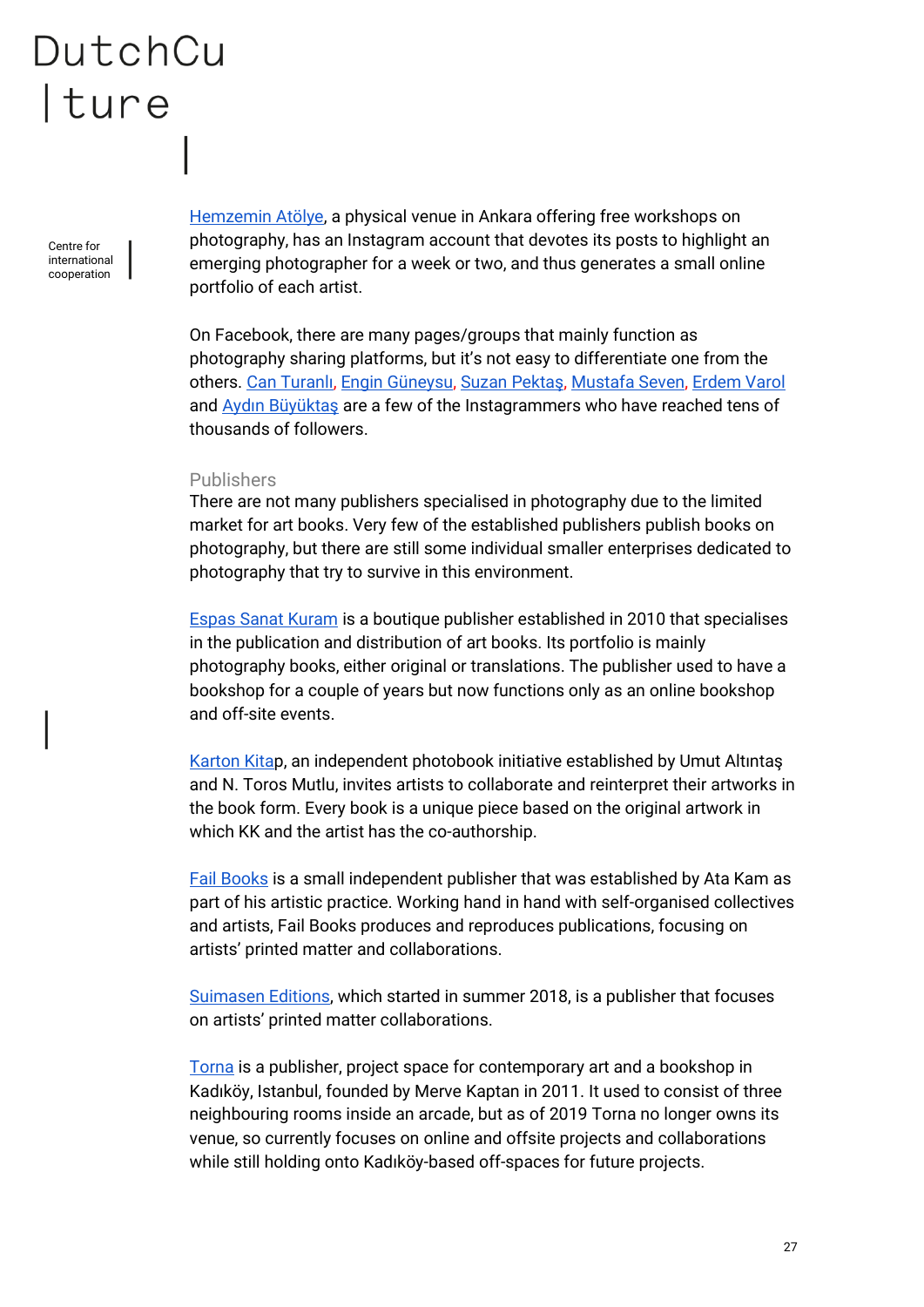Centre for international cooperation

#### <span id="page-27-0"></span>Resources

There are a few reference books about the history of photography in Turkey (and Ottoman Empire).

[Photography in the Ottoman Empire 1839-1923,](https://www.yemkitabevi.com/osmanli-imparatorlugunda-fotografcilik-1839-1923) by photo-historian Engin Özendes, provides an account of the history of photography in the Ottoman Empire between 1839 and 1923, an important though neglected field in the history of early photographic practices. A re-edited version was published in 2017 with separate Turkish and English versions available.

[Modern and Contemporary Approaches to Photography in Turkey](https://www.yemkitabevi.com/turkiyede-fotografa-modern-ve-cagdas-yaklasimlar) (2016), again by Engin Özendes, is in a way a continuation of the above-mentioned book and spans the period from 1923 to the present day. The book is defined as not an encyclopaedia or a list of biographies or a comprehensive history of photography, but provides a cross-section of a subject that had not been treated in a book form. The book is bilingual.

[Erken Cumhuriyet Dönemi Türk Fotoğrafı 1923](http://www.seyitaliak.com/Kitaplar/ErkenCumhuriyetDonemiTurkFotografi.html)-1960 (2001), by Seyit Ali Ak, is a comprehensive analysis of the photography practices in Turkey from the beginning of the Republic till 1960. He has written some other important reference books, and the full list can be found [here.](http://www.seyitaliak.com/Kitaplar/index.html) Unfortunately, they are all in Turkish.

Despite a richness in numbers in terms of archives and collections, there are few archives that are digitised, catalogued and made available for researchers. There are several photographers' archives available for research such as the [Nicholas V. Artamonoff Collection,](http://images.doaks.org/artamonoff/) [Yapı Kredi Selahattin Giz Collection](http://www.yapikredikss.com.tr/yapi-kredi-koleksiyonlari/selahattin-giz-fotograflari/) and Ahme[t İzzet Bengüboz Arşivi](http://www.mudurnukentarsivi.org/collections/show/1). Some institutions have extensive collections of photography/photographers that are digitised and categorised, so it is possible to research these easily. Prominent are the [Institut Français d'Etudes](http://archivis.ifea-istanbul.net/s/en/page/welcome)  [Anatoliennes,](http://archivis.ifea-istanbul.net/s/en/page/welcome) [Deutsches Archäologisches Institut,](https://www.dainst.org/dai/meldungen) [Istanbul Research Institute](https://www.iae.org.tr/) and [SALT Research.](https://www.archives.saltresearch.org/R/7B2R3MJ7C3Q8MY4MKFBKP1NR2NK618TGEPA29QR7QG2U4J9JUM-00785?func=search) Istanbul Modern also has a huge photography collection, although it is not available as an online catalogue yet, but a few examples from the collection can be seen [here.](https://www.istanbulmodern.org/en/collection/photography-collection/36?t=1)

### <span id="page-27-1"></span>Facilities

[FiL](http://www.filbooks.net/about) is a bookshop-coffee shop where you can find artists' publications, books on history and the theory of photography, journals, children's books and independent publications. It is also a meeting place for workshops, artists talks,